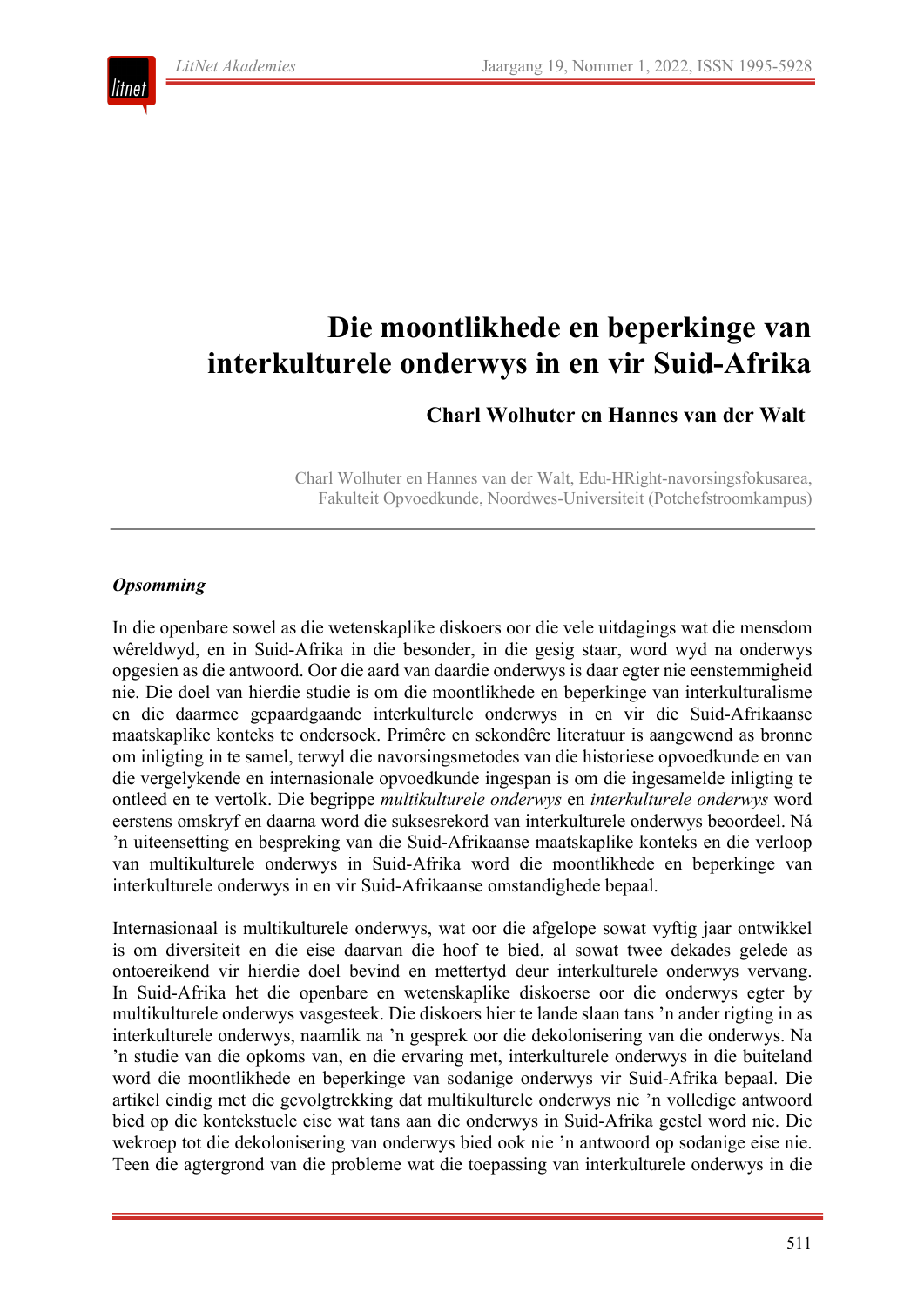

buiteland geteister het, skyn 'n meer belowende pad vir Suid-Afrikaanse onderwys die ontwerp en toepassing van 'n konteksgepaste vorm van interkulturele onderwys te wees.

**Trefwoorde:** dekolonisering van die onderwys; diversiteit; interkulturalisme; interkulturele onderwys; multikulturalisme; multikulturele onderwys; vergelykende en internasionale opvoedkunde

## *Abstract*

#### **The possibilities and limits of intercultural education in and for South Africa**

Recent and current events in the global political landscape (such as the withdrawal of the United States of America's armed forces from Afghanistan) provide grounds for concluding that even the strongest military and financial-economic world powers, albeit based on appeals to the Creed of Human Rights, cannot ensure the triumph of democracy and a free economy, at least as these ideas have been defined by the West. Military force, economic power and moral authority having failed in many parts of the world, education remains a possible means for improving people's circumstances around the world. Internationally, among other things through the work of the United Nations Educational, Scientific and Cultural Organisation (UNESCO), interculturalism and intercultural education as its educational counterpart have in recent times been embraced in the place of multiculturalism and multicultural education. Interculturalism has recently been widely proclaimed as the most appropriate response for coming to terms with the challenges of a culturally diverse world. Despite this turn of events, this development has so far not been reflected in the public and academic discourse on education and in education policymaking in South Africa. The purpose of this article is to provide tentative answers to the following questions that arise in view of this hiatus in the South African educational discourse: How have interculturalism and intercultural education internationally been conceptualised, and how have they unfolded? How and to what extent has the conceptualisation thereof been shaped by societal forces and ecologies in other parts of the world? And what are the possibilities and limitations thereof in the South African cultural and socio-political context?

This position paper is based on an examination of primary and secondary sources regarding education and cultural diversity, internationally and in South Africa. The methods of history of education and comparative and international education are employed to arrive at tentative answers to the questions posed above. (The article itself contains a more detailed explanation of how these methods were implemented in searching for answers of this nature.)

Multiculturalism and multicultural education emerged during the last quarter of the 20th century in response to major socio-political changes, especially in Western countries. By the early 21st century, however, this pedagogical approach to the increasing levels of diversity in the world no longer provided an adequate response to the challenges of the time. The essentialist view of culture embodied in the notion "multicultural education" had by that time been deemed to be problematic in a world characterised by hyperdiversity, hybrid identities and transculturalism. Socio-political developments in the early decades of the 21st century, brought to a head by the 9/11 catastrophe, made educators and educationists realise that the late-20th-century postmodern attitude, leading to an uncritical and unqualified acceptance of cultural and other forms of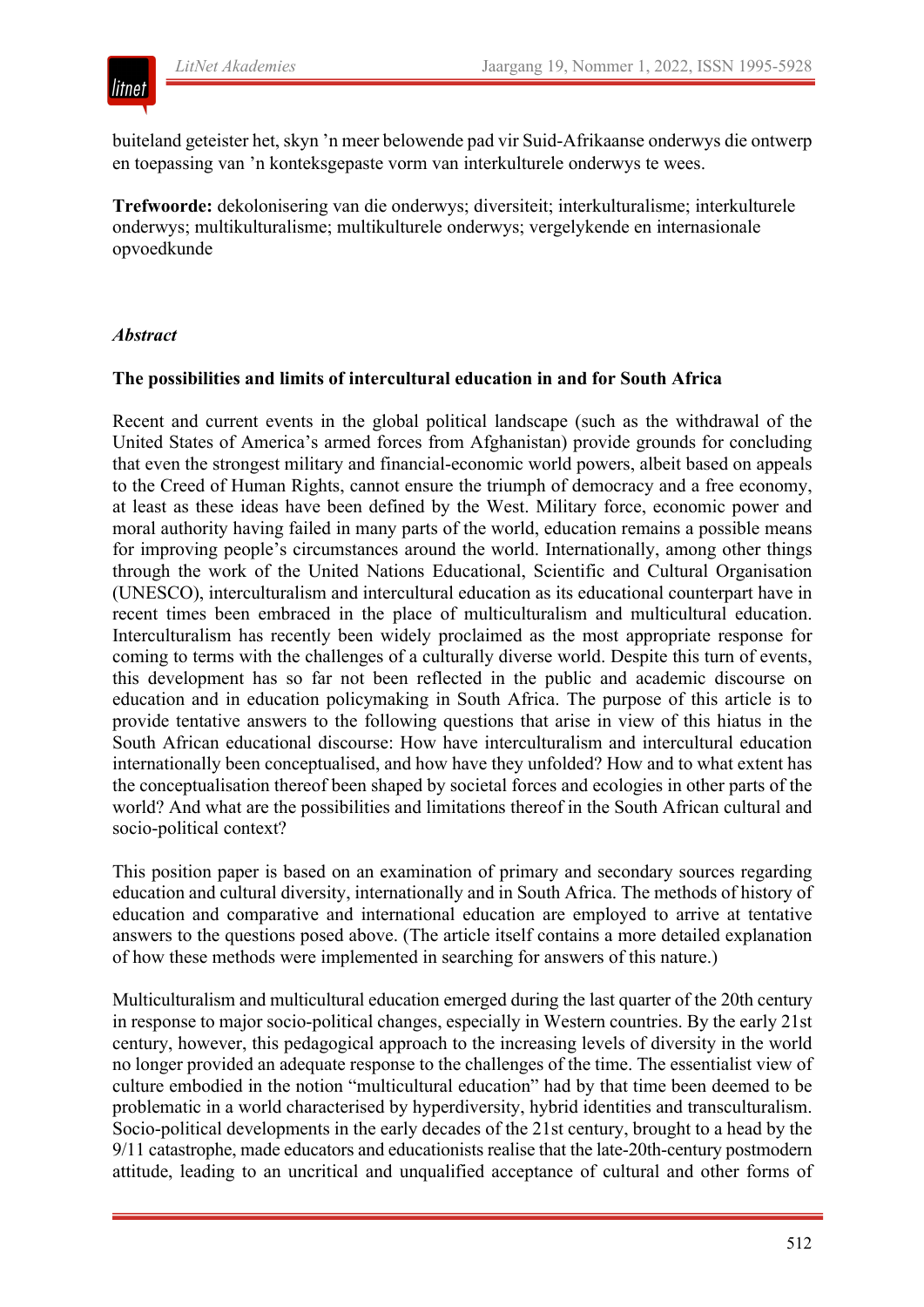

diversity and to a casual acceptance of differences among people and their cultures, had to be counterbalanced by an approach seeking to create greater consensus and cohesion among all these centripetal cultural, social and political forces.

As a response to this challenge, interculturalism and intercultural education emerged. Interculturalism has been found to rise to the challenge in four ways, according to Markou (1997). It promotes:

- education in empathy, that is, the idea of a deep understanding of others, of putting oneself in their situation;
- education in solidarity, that is, the idea of cultivating a collective conscience for the promotion of social justice;
- education centred on intercultural respect; and
- education that stimulates ethical thinking and dialogue.

The following seminal publications and events can be regarded as milestones in the development of interculturalism and intercultural education: Charles Taylor (1992), Bhikhu Parekh (2000), the United Nations' 2001 as the Year of Dialogue among Civilisations campaign, the UNESCO summit in Rabat (Morocco, 14−6 June 2005), the Rabat Declaration on Dialogue between Cultures and Civilisations (UNESCO 2005) and the European Union's Year of Intercultural Dialogue in 2008, the same year in which the White Paper on Intercultural Education of the Council of Europe (2008) was released. In each of the three world regions where intercultural education has developed so far, namely Western Europe, North America and Latin America, it has taken a different shape contingent upon the specific societal and cultural context. In North America, its focus has fallen on the intercultural relations between the population of European descent and that of African descent – those from a more distant past and those from a variety of origins in the more recent past (recent immigrants). In Europe, interculturalism has been revolving around relations among the various indigenous cultural groups within the European Union, and also, though to a lesser extent, the relations between these European groups and recent immigrants. In Latin America, the main drive of interculturalism and intercultural education has been the empowerment of the First Nation people – the indigenous population.

Intercultural education has recorded both successes and shortcomings. Despite several empirically proven successes, it has also alerted educationists to the possibility of asymmetrical power relations preventing truly open discussions among different cultural groups. Asymmetrical power relations, especially in a North-South dialogue, may render intercultural education open to the criticism that it is mainly intent on advancing the interests of the Global North and tends to neglect those of the Global South. The second problem with interculturalism and intercultural education is, as with all approaches to education, a perceived gap between policy and practice. The potential of intercultural education to attain the objectives of interculturalism in society is also limited due to the complexity and indeterminate condition of society and education.

In South Africa, the cultural mosaic, the constant threat of political and socio-cultural polarisation, the lack of social capital and social cohesion and the presence of a number of other contextual conditions all point to the need for intercultural dialogue and, in particular, intercultural education. The South African society, its education project and its public and academic discourse on education have opted for a different approach, however, namely to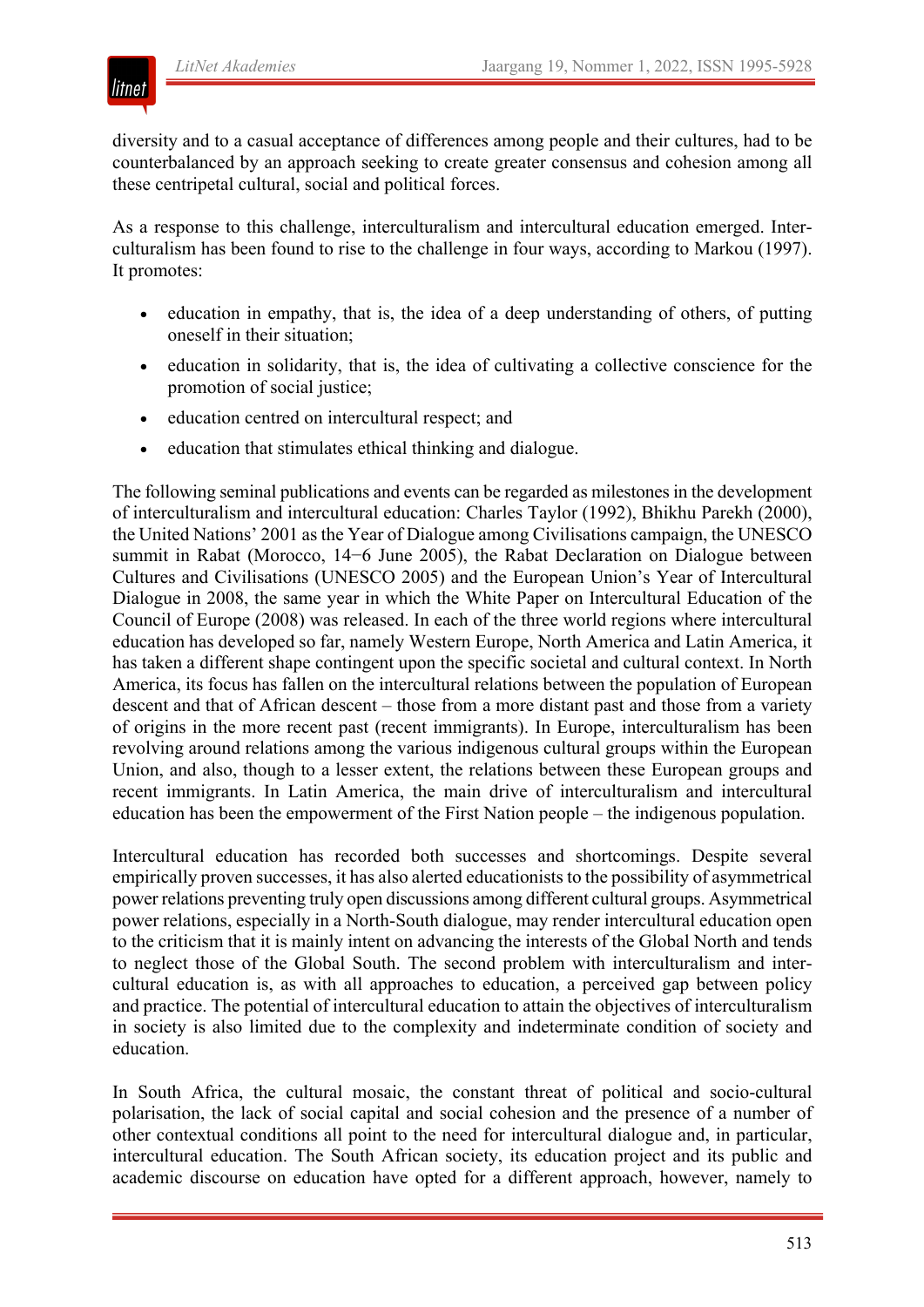

proceed from post-apartheid desegregation via multiculturalism towards decolonisation and decolonised education. This paper argues that intercultural education may be a more promising course to follow than a drive towards decolonisation, in general, and decolonised education in particular. A number of pre-preconditions will have to be met for interculturalism and intercultural education to flourish: an intercultural education programme for South Africa should be tailored in accordance with the South African socio-cultural context, and educational institutions, such as schools and universities, should become spaces where students and teachers feel safe and willing to participate in a free and open intercultural discourse with others from widely different cultural backgrounds.

**Keywords:** comparative and international education; decolonisation of education; diversity; intercultural education; interculturalism; multicultural education; multiculturalism

# **1. Agtergrond**

Die globale politieke toneel is gedurende Augustus 2021 deur die gebeure in Afghanistan oorheers (Gaouette, Hansler, Starr en Liebermann 2021). Die onttrekking van troepe deur die Verenigde State van Amerika en die gepaardgaande heroorname van mag deur die Taliban het andermaal getoon dat selfs die teenwoordigheid van een van die grootste militêre magte ter wêreld geen waarborg is om 'n bedoelde sosio-politieke bedeling tot stand te bring en te laat voortduur nie (Gaouette, Hansler, Starr en Liebermann 2021). Toe die neoliberale ekonomiese revolusie na 1990 sy loop regoor die wêreld geneem het in die magsvakuum wat deur die beëindiging van die Koue Oorlog meegebring is, het gesaghebbende waarnemers soos Fukuyama (1992) gemeen dat die einde van die geskiedenis aangebreek het; demokrasie en 'n vrye ekonomie volgens Westerse maatstaf sou van toe af vir altyd oor die hele wêreld heen die botoon voer.

Nou, 30 jaar later, blyk dit dat hierdie twee kragte (die militêre en die ekonomiese), tesame met die opkoms van menseregte as die morele kode van die geglobaliseerde wêreld as 'n derde maatskaplike tendens of krag, nog nie hul eie oorlewing en florering oor die wêreld kon verseker nie. Hierdie drie kragte kon op eie stoom nie die instandhouding van 'n goeie, demokratiese samelewing verseker nie, dit is te sê as 'n mens – en dit is die veronderstelling van die skrywers van hierdie artikel – die demokrasie, ekonomiese vryheid en die toepassing van menseregte as 'n morele kode beskou wat 'n beter wêreld kenmerk en daarin geld, en as 'n mens die Trumanleer sou sien as die dryfveer agter die ontplooiing van militêre en politieke mag in die unipolêre wêreld gedurende die dekades na 1990 (Bostdorft 2008). Lührmann en Lindberg (2019) se omvattende ontleding van globale politieke tendense toon dat die indrukwekkende uitbreiding van die demokrasie in die tydperk tussen die val van die Berlynse Muur in 1989 en die Arabiese Lente in 2011 ná 2011 momentum verloor het.

Die nuutste Jaarverslag oor Ekonomiese Vryheid in die Wêreld van die Fraserinstituut (Gwartney, Lawson en Murphy 2020) toon dat die groei van ekonomiese vryheid in die wêreld ook sedert ongeveer 2015 afgeplat het. Die 2021-jaarverslag van die menseregtewaghondorganisasie Human Rights Watch toon dat menseregte in baie lande verontagsaam of selfs glad nie eerbiedig word nie. As militêr-politieke mag, ekonomiese krag en morele gesag gefaal het of nie volledig tot hul reg kom nie, is die onderwys nog beskikbaar as 'n moontlike instrument om die wêreld ten goede te verander (Lutz en Klingholz 2017; Cherekwa en Prins 2022).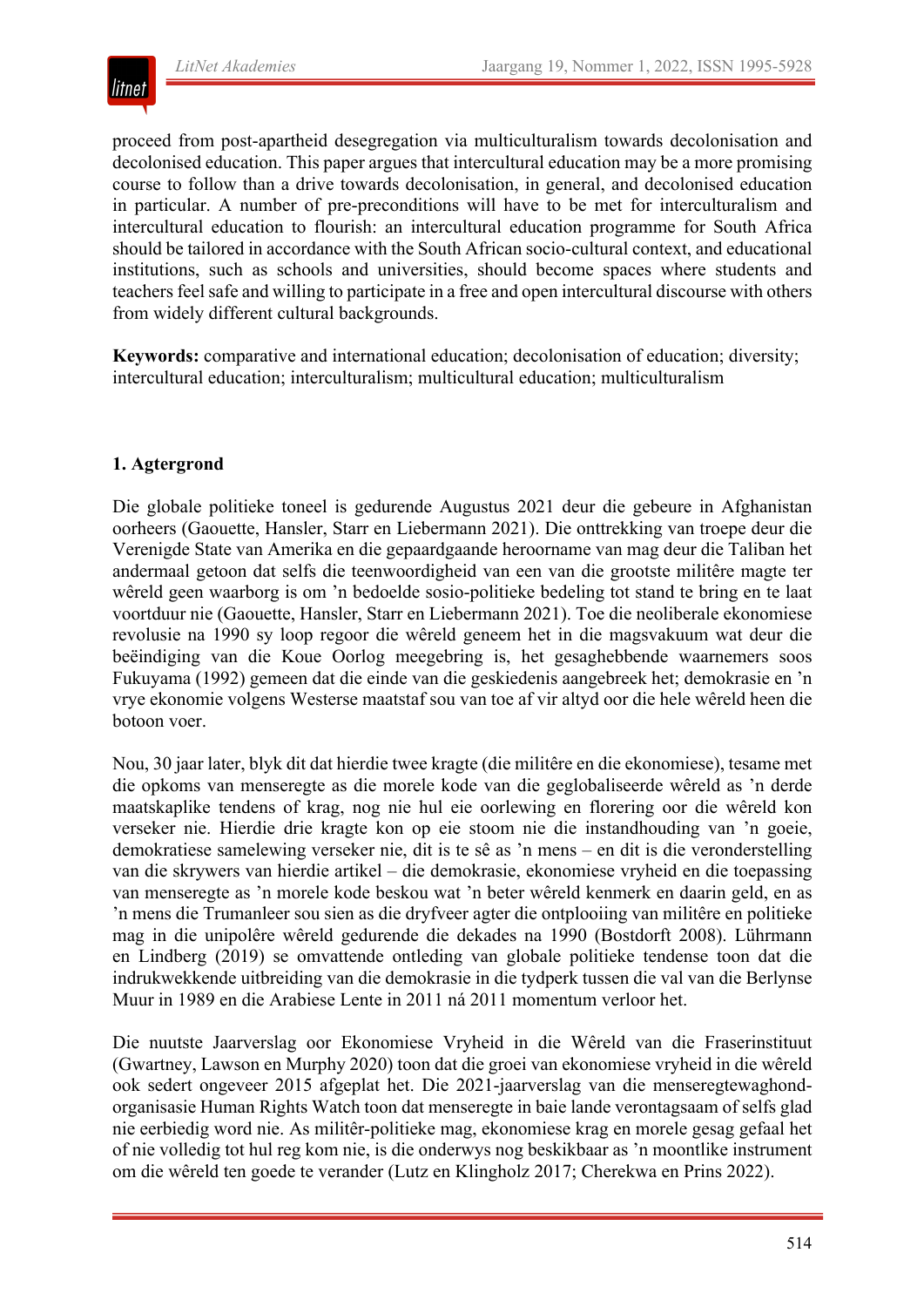

#### **2. Probleemstelling**

Die besef dat die onderwys miskien 'n belangrike instrument kan wees om die wêreld ten goede te verander, het nuwe moontlikhede met betrekking tot die vorming van die opkomende geslagte na vore gebring (Lutz en Klingholz 2017). Onder hierdie nuwe moontlikhede tel interkulturalisme en ook die onderwyskundige verlengstuk daarvan – die praktyk van interkulturele onderwys. Laasgenoemde is gedurende die afgelope anderhalf dekade internasionaal ontwikkel en deur die Verenigde Nasies se onderwysarm, UNESCO (2006), voorgehou as die pedagogie vir die skep van 'n nuwe wêreld, pasgemaak om 'n samelewing gekenmerk deur vreedsame naasbestaan en voorspoed te skep.

Die nuwe benadering is bedink omdat – soos in die inleiding hier bo aangetoon is – die hedendaagse wêreld gekenmerk word deur allerlei grondverskuiwende veranderinge (Van der Walt en Wolhuter 2021). Hierdie verwikkelinge het 'n wêreld meegebring wat gans anders is as die wêreld van 'n geslag of twee gelede. Baie van hierdie veranderinge het ook in Suid-Afrika plaasgevind. Twee daarvan is die opkoms van 'n multikulturele of diverse samelewing (wat op sy beurt toegeskryf kan word aan die inligtings-, kommunikasie- en vervoerrevolusie en die ontwikkeling van 'n internasionale ekonomie) en die aanvaarding en toepassing van die "Leer van Menseregte" as nuwe morele kompas vir mense in 'n geglobaliseerde wêreld. Hierdie nuwe tendense het vereis dat aanpassings gemaak moes word aan destyds gangbare sosio-politieke filosofieë, soos die nasionalisme, die liberalisme en die sosialisme, wat in hul oorspronklike gedaantes uitgedien geraak het en gevolglik nie meer antwoorde kan verskaf (of voorgee om te verskaf) op die vrae wat die hedendaagse wêreld stel nie.

Die afgelope vyftig jaar het eers multikulturalisme (en die onderwysarm daarvan – multikulturele onderwys) na vore getree om sulke sosio-politieke antwoorde te bied, maar multikulturalisme en multikulturele onderwys is onlangs in groot dele van die wêreld verdring deur die opkoms van interkulturalisme en interkulturele onderwys (Tarozzi en Torres 2015). Laasgenoemde het egter nog nie in die Suid-Afrikaanse openbare diskoers, beleidmaking – en gevolglik ook nie in die onderwyspraktyk – erkenning gekry of posgevat nie. Die hele diskoers oor interkulturele onderwys het Suid-Afrika tot dusver ontwyk, bes moontlik weens die knellende impak van onmiddellike plaaslike eise en omstandighede.

Die vraag waaromheen die ondersoek gewentel het, waarvan die resultate in hierdie artikel aangebied word, is: Wat behels die internasionaal ontwikkelde en ontwikkelende opvatting van interkulturalisme en interkulturele onderwys, hoe word hierdie opvatting gevorm deur die maatskaplik-kontekstuele ekologieë in verskillende wêrelddele, en wat is die moontlikhede en beperkinge daarvan in die Suid-Afrikaanse konteks?

#### **3. Navorsingsmetode en struktuur van die artikel**

Die navorsingsmetode wat in hierdie ondersoek toegepas is om inligting in te samel, is primêre (wette, witskrifte, verslae van grootskaalse meningsopnames en ander omvattende navorsing van navorsingsinstitute) en sekondêre literatuur. Hierdie bronne is aangewend om inligting in te samel, terwyl die navorsingsmetodes van die historiese opvoedkunde en van die vergelykende en internasionale opvoedkunde daarmee saam ingespan is om die aldus ingesamelde inligting te ontleed en te vertolk. Wat eersgenoemde (die historiese opvoedkunde) betref, dra die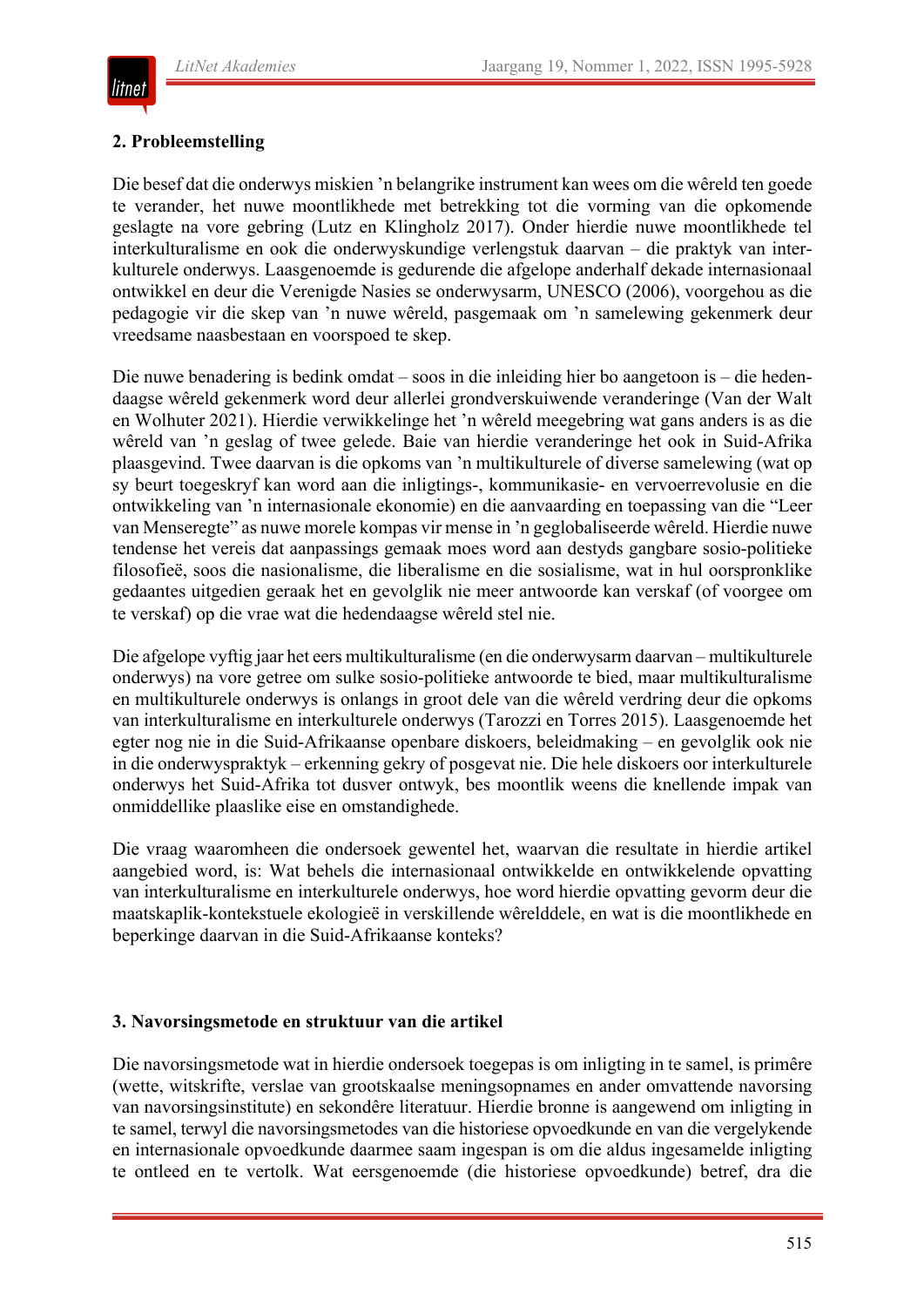

rekonstruksie van die verlede by tot 'n begrip van die huidige onderwysopset, wat 'n uitgekristalliseerde situasie is, dit wil sê die uitkoms van kragte wat oor 'n lang tydperk werksaam was (Le Roux en Wassermann 2016). Dit bring ook aan die lig waarom verandering in die onderwys in die lig van 'n veranderde konteks of omstandighede noodsaaklik geword het.

Die vergelykende en internasionale opvoedkunde kan beskryf word as 'n drieledige wetenskaplike fokus op opvoeding en onderwys: dit bied 'n onderwysstelselperspektief, 'n kontekstuele perspektief en 'n vergelykende perspektief (Wolhuter 2021). Eerstens fokus die vergelykende opvoedkunde op die *onderwysstelsel* (en nie in die eerste plek op die opvoedingshandeling tussen die individuele opvoeder en opvoedeling nie). Die *kontekstuele perspektief* behels 'n tweerigtingkyk: Enersyds word onderwysstelsels bestudeer, verstaan en verklaar as die uitkoms van vormgewende kontekstuele faktore (soos geografie, demografie, wetenskap en tegnologiese ontwikkeling, ekonomie, sosiale stelsel, politiek, godsdiens en lewens- en wêreldbeskouing); andersyds word die impak van die onderwys op die samelewing bestudeer (bv. op die vestiging van 'n kultuur van eerbied vir menseregte). Die *vergelykende perspektief* stel die ondersoeker in staat om verskeie onderwysstelsels in hul onderskeie samelewingskontekste te vergelyk ten einde 'n beter begrip van die samehang tussen onderwysstelsel en samelewingskonteks te verkry (Wolhuter 2021). Die laasgenoemde perspektief, die vergelykende, impliseer dat die vergelykende en internasionale opvoedkunde 'n dubbelslagtige aard het: dit het aan die een kant 'n duidelik aantoonbare studie-objek (wat tot uitdrukking kom in die eerste twee perspektiewe), en aan die ander kant ook 'n kenmerkende metode wat onlosmaaklik deel van die identiteit van die studieveld is.

Een van die doelstellings van vergelykende studies in die opvoedkunde is die verbetering van die eie onderwysstelsel en onderwyspraktyk deur te leer uit die onderwysondervinding van ander. Anders gestel, dit word gedoen om die ontlening van die beste idees, beleidsrigtings en praktyke rakende onderwys te bemoontlik (Sell 2015). Die hedendaagse geglobaliseerde wêreld word gekenmerk deur wedywering tussen lande. Die onderskeie lande se onderwysstelsels is een van die terreine van wedywering tussen lande en tegelyk ook 'n demonstrasie van nasionale mag. Die opkoms van internasionale evalueringsinstrumente (soos die Internasionale Program vir die Assessering van Studente [PISA]-toetse, wat sedert 2000 elke drie jaar in 'n groot aantal lande van die wêreld afgeneem word) en waar die teenwoordigheid van nuwe tegnologie die beskikbaarheid, ontleding en vergelyking daarvan makliker gemaak het, het nuwe momentum gegee aan die soeke na die beste voorbeelde van onderwysstelsels met die oog op moontlike ontlening. Hierdie drang om van ander te leer of elemente uit ander stelsels oor te neem, is opvallend in die openbare sowel as die wetenskaplike diskoers oor die onderwys. Die volgende uitspraak van die Minister van Onderwys van die Verenigde State van Amerika (Arne Duncan) op 3 Desember 2013 is 'n goeie voorbeeld van hierdie soort diskoers:

In a knowledge-based, global economy, where education is more important than ever before, both to individual success and collective prosperity, our students are basically losing ground. We're running in place, as other high-performing countries start to lap us. The hard truth is that the US is not among the top performing OECD nations in any subject tested by PISA – and that is the case even though US students express more self-confidence in their academic skills than students in virtually all OECD nations …  $[T]$ o improve, the United States must continue to learn from  $-$  and adapt where appropriate ‒ the practices of high-performing nations. (Aangehaal deur Tures 2018)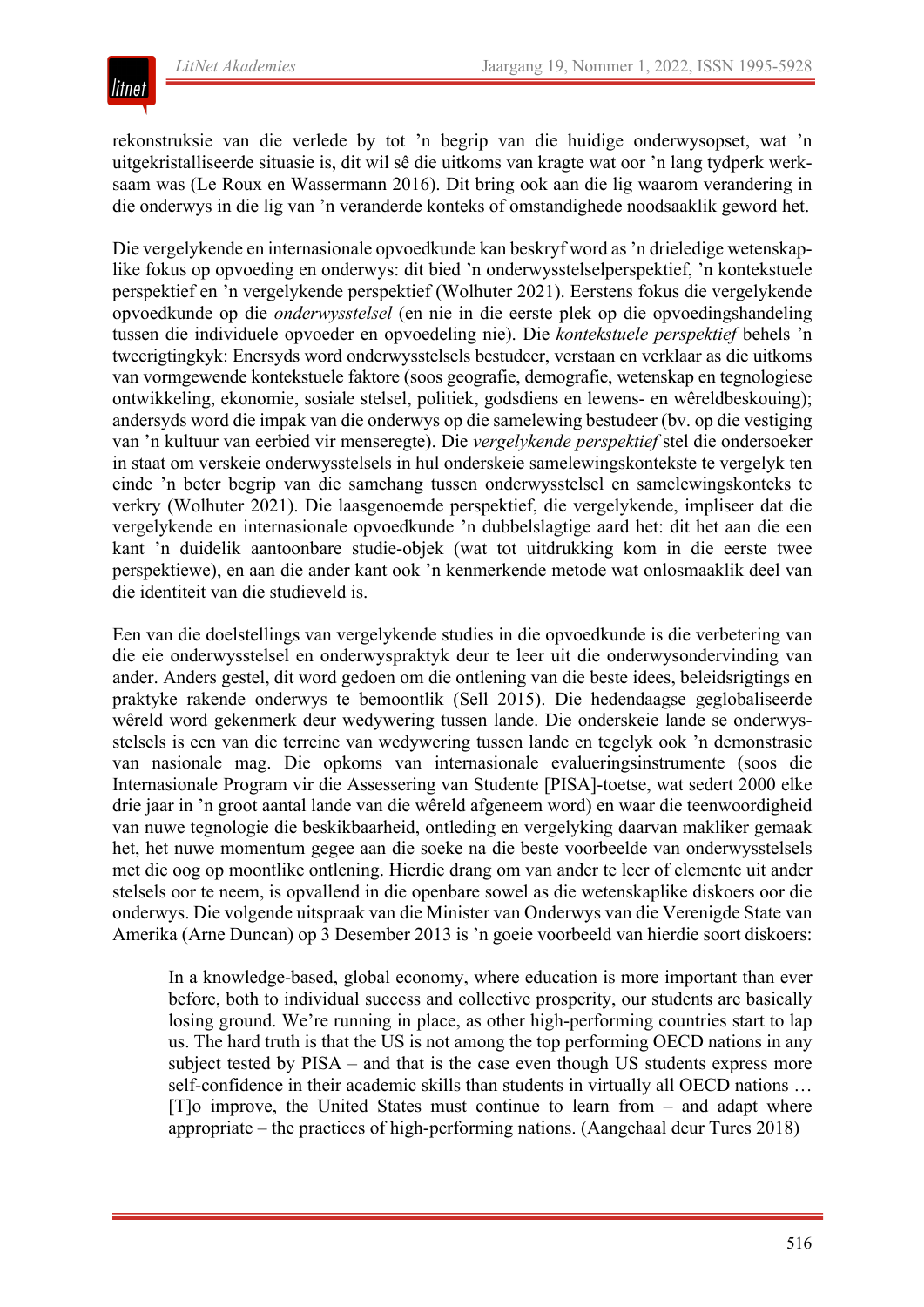

Die drang na die oorname van die beste elemente uit ander onderwysstelsels ten einde die eie onderwysstelsel te verbeter is nie tot die openbare diskoers oor onderwys beperk nie, maar kom ook in die wetenskaplike bestudering van onderwysstelsels na vore (Novoa en Yariv-Mashall 2003). Met so 'n oefening van leer by en ontleen aan ander onderwysstelsels moet 'n sentrale stelreël van vergelykende en internasionale opvoedkunde in gedagte gehou word, naamlik dat die "beste idees" nie 'n universele begrip is wat buite bepaalde kontekste verstaan kan word nie (Harris en Jones 2018). Die "beste" in een konteks kan nie summier oorgedra word na 'n ander nie aangesien dit nie reg laat geskied aan die beginsel van diversiteit nie. Kontekstuele verskille tussen die "uitvoer"-stelsel en die "invoer"-stelsel moet dus altyd verreken word in enige oefening om die beste onderwyspraktyke, -idees, en -beleidsrigtings te identifiseer.

Hierdie artikel begin, soos pas hier bo gedoen is, met 'n verduideliking en verantwoording van die toepassing van die metode van ondersoek. Die hedendaagse internasionale konteks waarin daar na nuwe onderwysinsigte en -praktyke gesoek word, word in die volgende afdeling geskets. Die bespreking in daardie afdeling verduidelik onder meer hoe hierdie konteks aanleiding gegee het tot, eerstens, die opkoms van multikulturalisme en, daarmee samehangend, multikulturele onderwys, en tweedens, die opkoms van interkulturalisme en die daarmee samehangende interkulturele onderwys. Die begrippe *multikulturele onderwys* en *interkulturele onderwys* word in die loop van hierdie bespreking uitgeklaar. Daarna word die wêreldwye suksesrekord van interkulturele onderwys bespreek en beoordeel. Ná die bespreking van die Suid-Afrikaanse konteks en die verloop van multikulturele onderwys in Suid-Afrika, word die moontlikhede en beperkinge van interkulturele onderwys in die lig van die internasionale ondervinding daarmee vir die Suid-Afrikaanse situasie van nader beskou.

#### **4. Wêreldwye maatskaplike neigings van die vroeë 21ste eeu**

Die opkoms van interkulturele onderwys as pedagogiese benadering kan slegs begryp en verklaar word in die konteks van die maatskaplike neigings van die huidige tydsgewrig wat daartoe aanleiding gegee het. Hierdie konteks omvat die volgende onderling verwante en versterkende maatskaplike neigings van die vroeë 21ste eeu:

- die inligtings-, kommunikasie- en vervoertegnologierevolusie (Castells en Himanen 2014);
- die toenemende bevolkingsmobiliteit (Shah 2020);
- die verswakking van die mag van die eens magtige nasiestaat, die opkoms van multikulturele samelewings en van superdiversiteit (Singer en Harkins 2018);
- die wêreldwye neoliberale ekonomiese revolusie en die belewing van die revolusie as neokolonialisme in die Globale Suide (Menon 2019), insluitende die ongelykhede wat hierdie revolusie teweeg gebring het ten spyte van die aggregaatstyging in welvaart; en
- die bedreiging van die oorlewing van die mensdom (Ord 2020).

In die afgelope aantal dekades het 'n 24-uur-per-dag-aardbolwye elektroniese inligtings-enkommunikasienetwerk tot stand gekom – een wat toeganklik is vir elke mens met 'n rekenaar, tablet of selfoon. Die internet, en daarmee saam die persoonlike rekenaar en die mobiele telefoon, was so onlangs soos net 'n enkele geslag gelede onbekend. Vandag is daar al meer mobiele telefone (selfone) as mense in die wêreld. Hoe hierdie toedrag van sake ook ander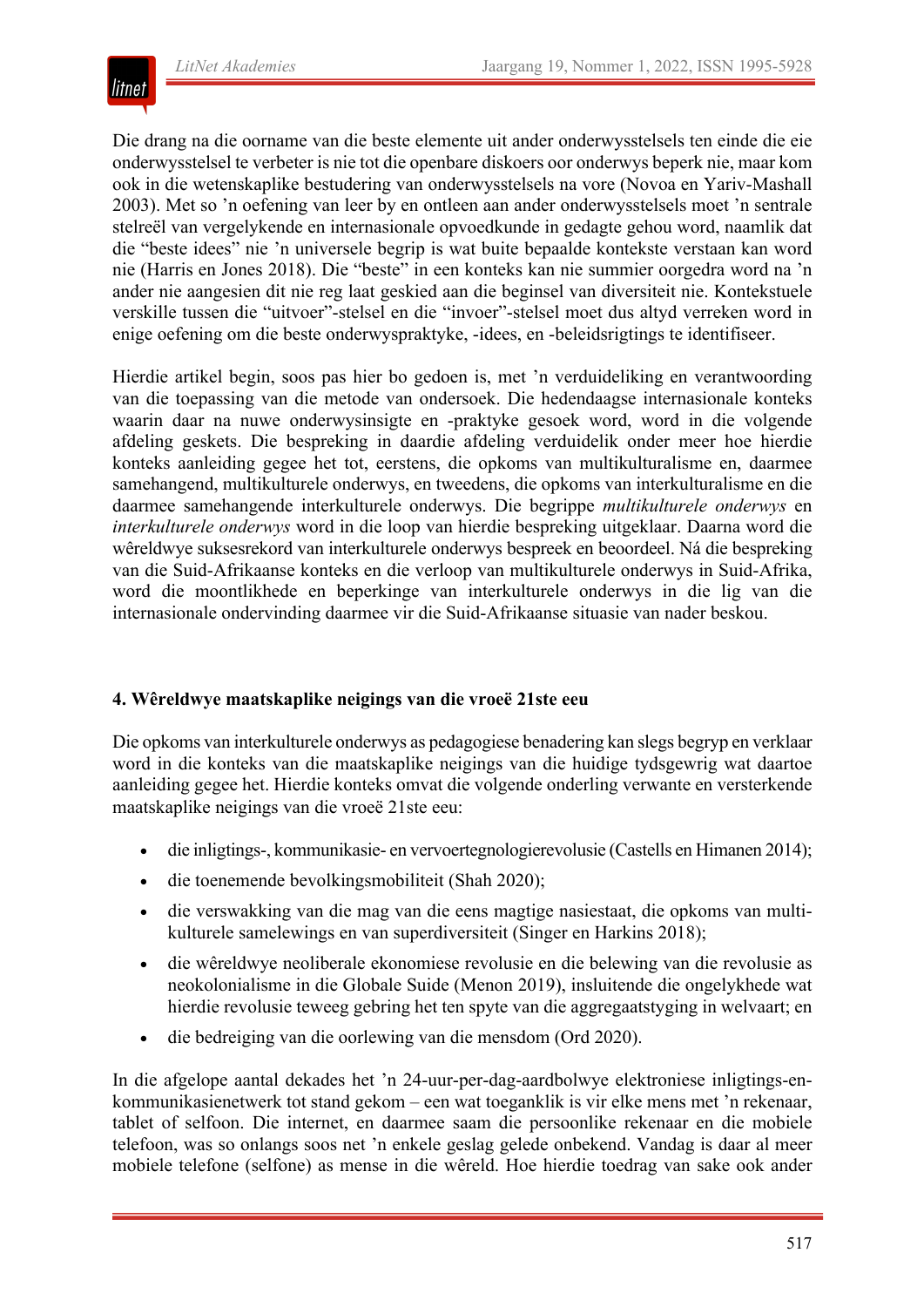

samelewingsneigings beïnvloed het – wat op sigself aanleiding gegee het tot interkulturele onderwys – word later in hierdie afdeling bespreek. Dit moet egter nou reeds gestel word dat die demokratisering van hierdie nuwe stortvloed van inligting en die ontstaan van fopnuus meegebring het dat die inligtings-en-kommunikasietegnologierevolusie die gevaar laat ontstaan het dat mense met kwade opset beheer oor baie ander mense kan verkry indien laasgenoemde hulleself nie daarteen kan verweer deur inligting verantwoordelik te verwerk en te evalueer, standpunt te formuleer en dit mee te deel nie, en hulleself sodoende in die samelewing kan handhaaf nie.

Die inligtings-, kommunikasie- en vervoertegnologie het ook 'n toenemend mobiele bevolking tot gevolg. Naas mense wat mobiel raak in die najaag van beroepsgeleenthede in 'n geglobaliseerde wêreld met sy mededinging in terme van talent, is daar mense wat verplaas word deur onder andere omgewingsfaktore, armoede en oorloë (Shah 2020). Waar inwoners in die Verenigde State van Amerika in die jaar 1800 gemiddeld net sowat 50 meter per dag gereis het, het hierdie syfer deesdae tot 50 kilometer per dag toegeneem (Urry 2007). Die getal internasionale migrante groei teen 'n koers van 2,4% per jaar (Institute National d'Études Démographiques 2020). Hierdie demografiese tendense het meegebring dat mense noodwendig toenemend met meer en 'n groter verskeidenheid van mense in aanraking kom.

Die inligtings-, kommunikasie- en vervoertegnologierevolusie en 'n meer mobiele bevolking het voorts meegebring dat die eens magtige nasiestaat se eksklusiewe mag binne sy territoriale grense aan die taan is. Die opkoms van 'n internasionale ekonomie (bv. in die gestalte van multinasionale maatskappye, die Wêreldbank en die Internasionale Monetêre Fonds) in 'n geglobaliseerde wêreld dra verder by tot die verswakking van die mag van die nasiestaat. Die konsep *glonalokalisasie* beskryf die idee van globale tendense wat in die nasionale en plaaslike kontekste mede-vormende kragte van die politieke en sosiale lewe geraak het (Marginson en Rhoades 2002).

As gevolg van die toenemende demografiese mobiliteit en globalisering het die relatief etnies homogene samelewings in Wes-Europa vanaf die 1960's toenemend multikultureel (multigodsdienstig en veeltalig inkluis) geword. Die openbare diskoers in Europa en lande soos die Verenigde State van Amerika, Kanada, Australië en Nieu-Seeland het die groeiende bewuswording na die oppervlak gebring dat hulle nog altyd en steeds groeiende multikulturele bevolkingsamestellings het. Die nuwe immigrasiebeleide van hierdie lande het ook meegebring dat immigrante nie meer slegs van Europa afkomstig sou wees nie, maar ook uit Asië, die Midde-Ooste en Afrika.

Tesame met die groeiende multikulturele samelewings, is 'n ander tendens van die huidige tydsgewrig dié van individualisering. Die verbruikerskultuur, menseregte (as die nuwe morele kode van die geglobaliseerde wêreld) en die inligtings- en kommunikasierevolusie het ook stukrag aan die neiging tot individualisering gegee. Individualisering het op sy beurt funksionele belangegroepe bemagtig. Voorts het die toenemende individualisering veroorsaak dat multikulturalisme – wat in elk geval op 'n oorvereenvoudigde beeld van die kulturele situasie gebaseer is – verouderd voorkom. Die nuwe samelewing, waarvan die groeiende multikulturele samestelling en individualisering sterk vormgewende kragte is, word in die literatuur beskryf as hiperdivers. Etniese diversiteit (waaronder godsdienstig en met betrekking tot taal) is hoegenaamd nie die enigste vorm van diversiteit in die samelewing nie (Uzunboylu en Altay 2021:278–9). Om die tekstuur van enige samelewing te beskryf as 'n relatiewe klein aantal statiese, intern homogene etnies-kulturele blokke, het vandag 'n oorvereenvoudigde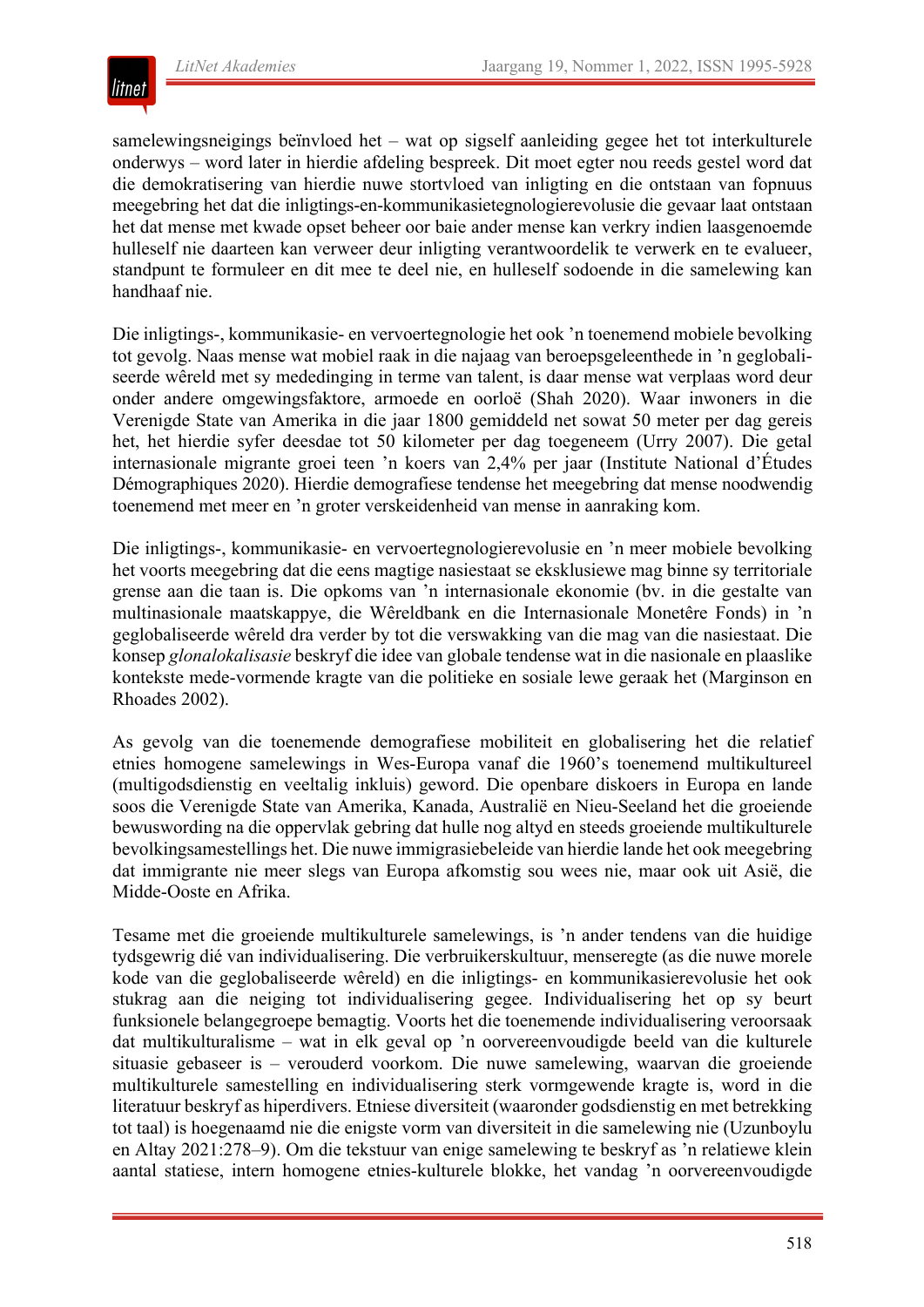

voorstelling van 'n baie komplekse en dinamiese samelewing geword. Multikulturalisme, met sy postmodernistiese kritieklose soort aanvaarding van alle kultuurvorme, het ook geblyk 'n te stomp instrument te wees om gebeure soos dié van 9/11/2001 die hoof te bied.

'n Laaste maatskaplike neiging wat as 'n aanleidende oorsaak van die opkoms van interkulturalisme geïdentifiseer kan word, is allerlei (potensiële) bedreigings vir die voortbestaan van die mens(dom). Hierdie bedreigings is onlangs opgenoem deur Toby Ord (2020) – navorser van die Universiteit van Oxford se Instituut van die Toekoms van die Mensdom – en Nic King en Aled Jones (2021) van die Universiteit van Anglia Ruskin se Instituut vir Globale Volhoubaarheid. Die bedreigings wat hulle uitlig, sluit kernwapens en -oorloë, die ekologiese krisis, moontlike pandemies, bioterreur, kunsmatige intelligensie en genetiese manipulering in.

#### **5. Die multikulturele onderwysbenadering – uitgedien na vyftig jaar**

Multikulturele onderwys is oor die afgelope vyftig jaar ontwikkel as 'n reaksie op die eise van die veranderende wêreld(konteks). Histories was dit die beleid van nasiestate dat alle burgers en ook immigrante die heersende, amptelik verklaarde kultuur moes assimileer. Dit was gevolglik ook die taak van nasionale onderwysstelsels om nasionale eenheid te smee, lojaliteit aan die staat by leerlinge te kweek en sodoende die heersende kultuur te onderskryf en te versterk. Daar bestaan 'n lywige korpus van wetenskaplike literatuur oor hierdie benadering, onder meer die antropoloog Yehudi Cohen (1970) se teorie oor die ontstaan van skole, die Franse sosioloë Pierre Bourdieu en Jean-Claude Passeron (1970) se teorie oor kulturele reproduksie en Emile Durkheim (1902–3) – een van die grondleggers van die sosiologie – se boek oor die doel van die Franse openbare onderwysstelsel. Die toepassing van hierdie nasionalistiese benadering in die openbare skool het by geleentheid skrikwekkende afmetings aangeneem, byvoorbeeld in die residensiële skole in Kanada (Indian Residential School Survivors Society 2009) en het in Australië gelei tot die idee van die sogenaamde gesteelde generasie (Van Krieken 1999). Praktyke soos hierdie, wat in sommige gevalle tot laat in die 20ste eeu voortgeduur het, het onder meer vereis dat kinders van die inheemse volkere van hul ouers weggeneem is met die doel om hulle te vervreem van hul eie inheemse kulture ten einde hulle die Westerse kultuur te laat aanleer. 'n Goeie voorbeeld van hierdie assimilasiepolitiek is die veramerikanisering van die inheemse mense van Hawaii. Die onderwys is vir hierdie doel aangewend nadat die Verenigde State van Amerika dié eilandgroep in 1898 oorgeneem het (Taira 2018).

'n Wending weg van hierdie assimilasiebeleid ten opsigte van sowel die inheemse bevolking as immigrante het eers teen die vroeë 1980's ingetree. Die verandering is in die hand gewerk deur die toestroming van groot getalle immigrante na Wes-Europa, Noord-Amerika en Oseanië, dit wil sê, 'n instroming van beduidende getalle immigrante uit kultuurdomeine buite die Westerse lande, en ook weens die optrede van burgerregteorganisasies ten gunste van die belange en regte van swart Amerikaners in die Verenigde State van Amerika. Hierdie nuwe neiging is versterk deur die feit dat gemarginaliseerde individue en groepe se belange ooreenkomstig die destyds opkomende erkenning van menseregte as nuwe morele kode nie deur middel van die assimilasiebeleid verseker kon word nie. Om al die voorgaande redes het multikulturalisme, en daarmee saam multikulturele onderwys, sy opwagting gemaak. Die wesenskenmerk van multikulturalisme en multikulturele onderwys wat dit van die voorafgaande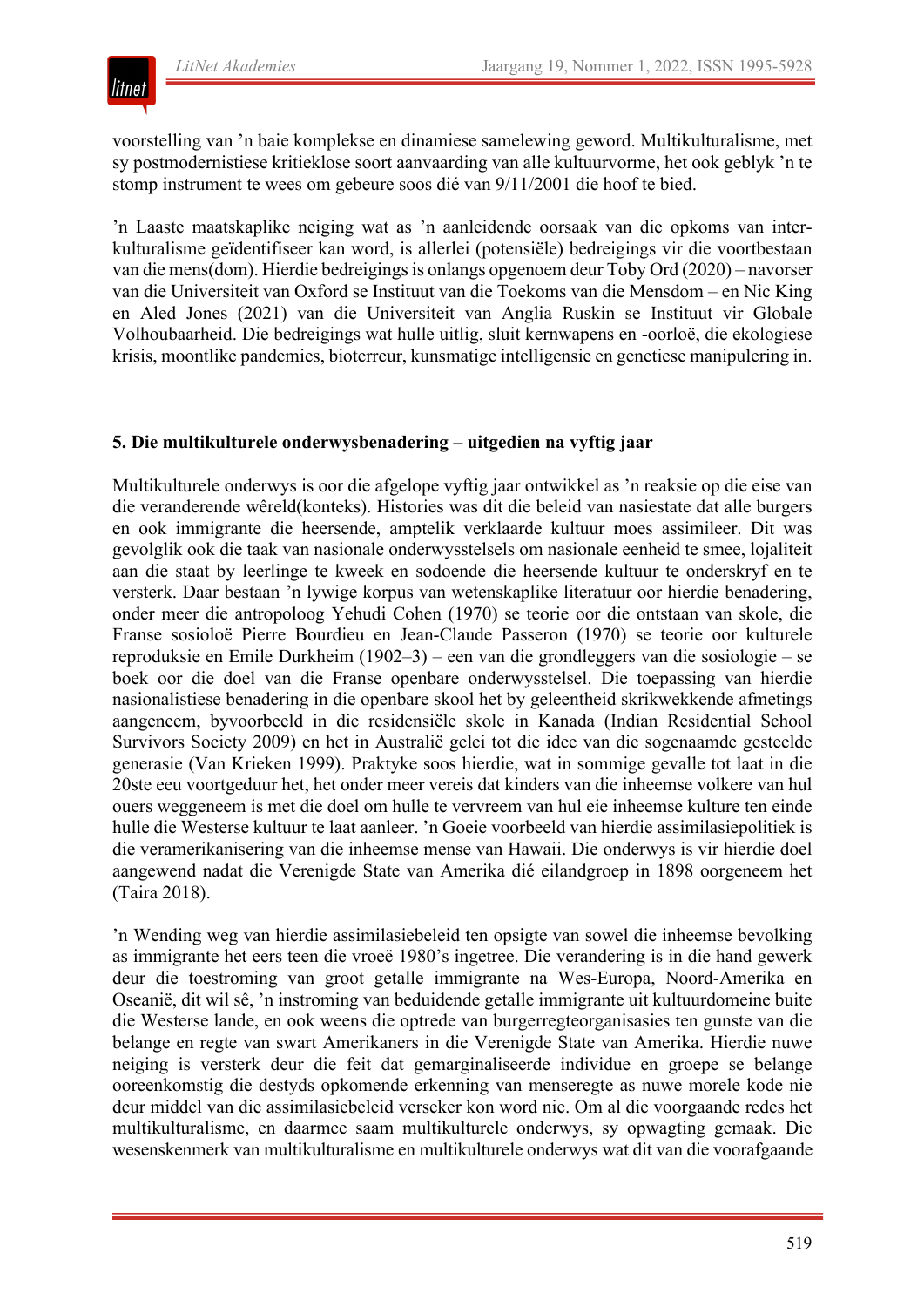

assimilasiebeleidsrigtings onderskei, was die aanvaarding en positiewe erkenning van kulturele diversiteit in die samelewing.

Daar is verskillende definisies van die begrip *multikulturalisme*. Magsino (1995) se definisie in die konteks van die openbare en akademiese diskoers in Kanada bied die volgende lys van onderskeidende kenmerke van hierdie ontwikkeling in die samelewing:

- kulturele behoud en ontwikkeling die regering ondersteun en moedig alle kulturele groepe aan, want dit gee struktuur en lewenskragtigheid aan die samelewing;
- eerbied vir en deel in die kulturele erfenis ten einde 'n ryker lewe en nasionale eenheid vir almal te bevorder;
- volle deelname aan die samelewing deur lede van alle kultuurgroepe; en
- individuele vryheid van keuse ten opsigte van identifikasie en deelname aan kulturele aktiwiteite.

'n Aantal fases kan in die ontwikkeling van multikulturele onderwys onderskei word soos dit algaande in verskeie lande beslag gekry het. In die eerste fase daarvan is "ander" kulture as die heersende kultuur bloot as 'n bykomstigheid tot die kurrikulum toegevoeg. In die volgende fase is hierdie ander kulture as volwaardige alternatiewe tot die heersende kultuur in die samelewing aanvaar. As gevolg van kommer oor xenofobiese en interkulturele konflik is multikulturele (en multireligieuse) onderwys in die derde fase met anti-rassistiese onderwys verstrengel. In die vierde fase is dit nog verder verstrengel, hierdie keer met antionderdrukkingsonderwys ("anti-oppressive education"). Hierdie verstrengelinge het beslag gekry op grond van die akademiese diskoers oor onderwys wat algaande toenemend nadruk op ongelyke magsverhoudings (en die uitwissing daarvan) in die samelewing geplaas het. In sy meer radikale en aktivistiese vorm het anti-onderdrukkingsonderwys in die akademiese diskoers (dog nie in dieselfde mate in die praktyk of in die openbare diskoers nie) oorgegaan tot kritiese multikulturele onderwys. Aandag is in hierdie diskoers gegee aan die noodsaaklikheid daarvan om struikelblokke in leerders van minderheidskultuurgroepe se weg tot volle deelname aan die sosiale lewe te identifiseer. Die doel van multikulturele onderwys was om hierdie kinders te leer hoe om die samelewing te verander en hoe om self hierdie struikelblokke te oorkom (Nganga 2020).

Teen die begin van die 21ste eeu, veral na die gebeure van 11 September in 2001, het multikulturalisme en multikulturele onderwys duidelike tekortkominge getoon. Dit het klaarblyklik nie voldoen aan die eise van die nuwe wêreld van hierdie eeu nie (Shorto, 2013). 'n Ongebreidelde laat-20ste-eeuse postmodernistiese laat-maar-gaan-houding met betrekking tot diversiteit moes klaarblyklik uitgebalanseer word deur 'n middelpuntsoekende krag ten einde vreedsame naasbestaan in die samelewing moontlik te maak. (Hierdie problematiese aspek van multikulturalisme, wat saamhang met die postmoderne tydsgees waarin multikulturalisme sy beslag gekry het, is uitgespel deur Bridges [1991a; 1991b], en kom ook na vore in die Lyotard-Habermas-dispuut oor sosiale teorie [Poster 1992]). Die middelpuntsoekende krag is dan een van rasioneel-etiese konsensussoeke eerder as die dwang van die eertydse assimilasiebenadering. So 'n krag was nodig om 'n antwoord te kon bied op die (potensiële) bedreigings vir die voortbestaan van die samelewing in die besonder en die mensdom in die algemeen. Boonop het daar ook kritiek begin opgaan teen multikulturalisme, waarvan hoofsaaklik etniese diversiteit die hoeksteen was: Multikulturalisme was uit pas met die hedendaagse samelewings gekenmerk deur hiperdiversiteit, en etniese diversiteit was maar een aspek daarvan (Asgarally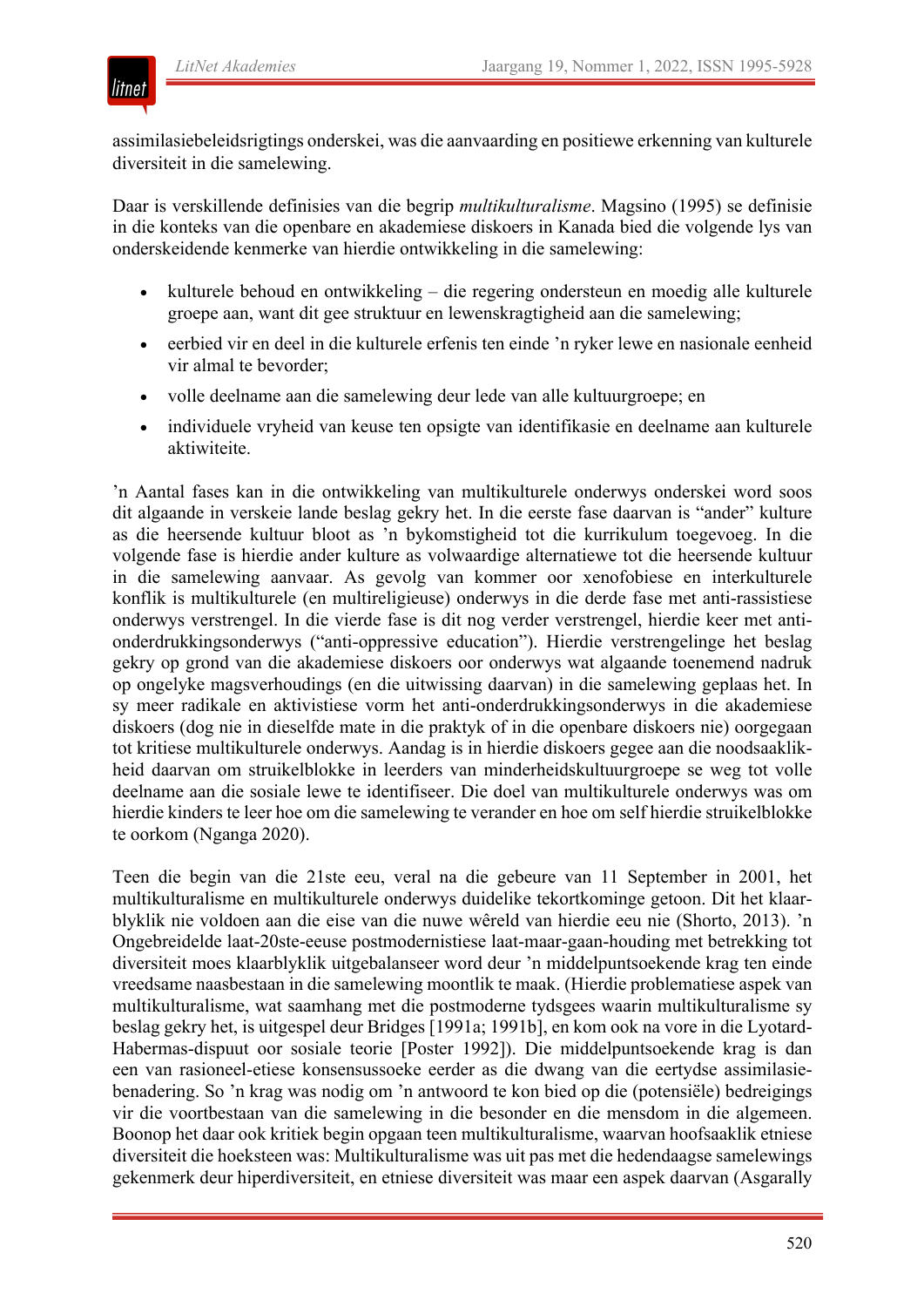

2005). Verder is aangevoer dat multikulturalisme neig om te lei tot kulturele essensialisme en die statiese uitbeelding van kultuurdiversiteit. Multikulturalisme het ook al hoe meer onvanpas gelyk in 'n vinnig veranderende wêreld, 'n wêreld gekenmerk deur die vermengde, dinamiese en veranderende identiteite van mense (Van der Walt en Wolhuter 2021). In hierdie nuwe kultuuromlysting het interkulturele onderwys sy opwagting as moontlike oplossing gemaak.

#### **6. Die opkoms van interkulturele onderwys**

Interkulturalisme is 'n dinamiese konsep wat veral op die verhoudinge tussen kulturele groepe konsentreer. Hoewel interkulturalisme multikulturalisme veronderstel, gaan dit verder as laasgenoemde deurdat dit fokus op interkulturele dialoog en die skep van gedeelde of gemeenskaplike betekenisse (UNESCO 2006:17). Volgens Markou (1997) is die vier basiese beginsels van interkulturele onderwys soos volg:

- onderrig in empatie, dit wil sê die bybring van 'n diepe begrip vir ander en van inlewing in hul situasie;
- onderrig in solidariteit, dit wil sê die kultivering van 'n kollektiewe gewete en die bevordering van sosiale geregtigheid;
- onderrig in interkulturele eerbied; en
- onderrig in etiese denke en dialoog.

Interkulturalisme en interkulturele onderwys omvat 'n moment van etiese denke en dialoog, en die erkenning van 'n ruimte om op grond van 'n stel etiese beginsels die ander krities te bevra en rasioneel tot verandering te probeer oorreed. Hierdie wesenstrekke van interkulturalisme ontbreek by multikulturalisme.

Soos in multikulturele onderwys word kulturele diversiteit erken en hoog aangeslaan, maar weens die vrees dat multikulturele onderwys 'n verbrokkelde en verdeelde samelewing in die hand kan werk, moet interkulturele onderwys poog om deur middel van interkulturele dialoog gemeenskaplike betekenisse en sosiale samehorigheid te bevorder (Bermudez en Stoskpf 2021:252). Mylpale in die ontwikkeling van interkulturalisme en die daarmee geassosieerde interkulturele onderwys sluit die volgende in: die seminale publikasies van Charles Taylor (1992) en Bhikhu Parekh (2000), die Verenigde Nasies se veldtog ten gunste van 2001 as die Jaar van Dialoog tussen Beskawings, die UNESCO-beraad in Rabat (Morokko, 14−6 Junie 2005), die Rabatverklaring oor Dialoog tussen Kulture en Beskawings (UNESCO 2005) en die Europese Unie se Jaar van Interkulturele Dialoog in 2008, die jaar waarin die Raad van Europa (2008) se Witskrif oor Interkulturele Onderwys verskyn het.

In die drie wêrelddele waar interkulturele onderwys die verste ontwikkel het, naamlik Wes-Europa, Noord-Amerika en Latyns-Amerika, neem dit in elke streek ook nog eiesoortige eienskappe aan – na gelang van die spesifieke konteks. Waar interkulturele onderwys in Noord-Amerika hoofsaaklik fokus op interkulturele verhoudinge tussen die bevolking van Europese afkoms aan die een kant en die deel van die bevolking wat lank gelede uit Afrika afkomstig was aan die ander kant, asook die meer onlangse immigrante uit 'n menigte lande, gaan dit in Europa hoofsaaklik om die verhoudinge tussen die verskillende (inheemse) kultuurgroepe woonagtig in die Europese Unie, wat weens die vorming van die Unie in 'n enkele en groeiende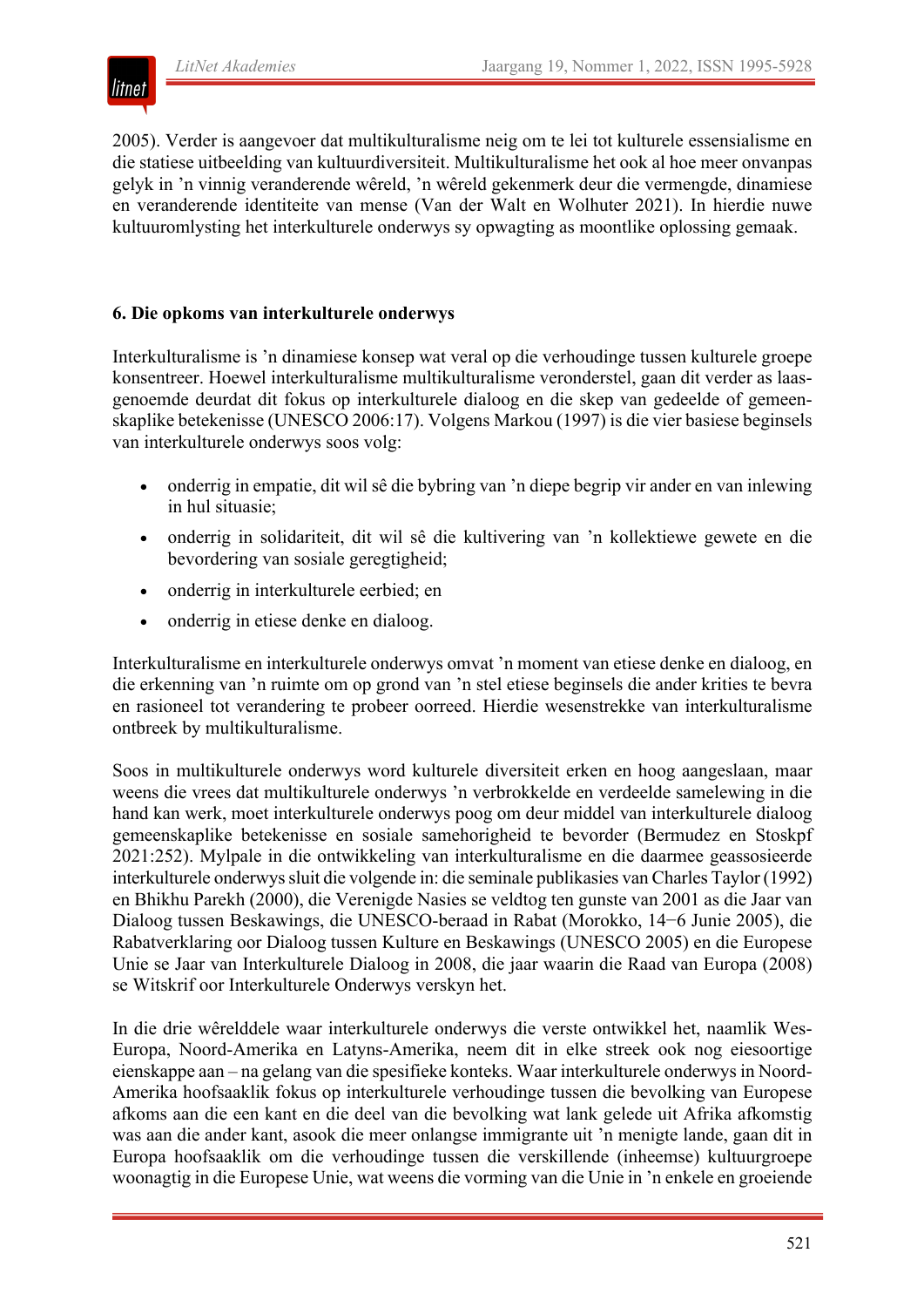

politieke eenheid moet saamwoon en -werk. Die klem was en is tans nog in Noord-Amerika hoofsaaklik op multikulturalisme – en dus multikulturele onderwys – terwyl dit in Wes-Europa reeds meer op interkulturalisme en interkulturele onderwys is. Hierdie onderskeid is sodanig dat Carlos Torres (2019) in sy boek oor die teoretiese grondslae van wêreldburgerskapsonderwys ("global citizenship education") kon aanvoer dat die verdelingslyn in wêreldburgerskapsonderwys die feit is dat dit in Noord-Amerika geskoei is op multikulturele onderwys en in Wes-Europa op interkulturele onderwys. Daar moet op gewys word dat daar in sowel die Verenigde State van Amerika as Wes-Europa sekere wanbalanse in interkulturalisme voorkom. In die Verenigde State van Amerika het die fokus op rasseverhoudinge (en tot 'n mindere mate die aandag aan die onlangse stroom immigrante) daartoe gelei dat die Eerste-Nasiebevolkingsgroep afgeskeep is. In Wes-Europa, weer, het die nadruk op Europese integrasie die afgelope dekades daartoe gelei dat daar in die gesprek oor interkulturalisme nie veel aandag aan die onlangse stroom immigrante van buite Wes-Europa gegee is nie.

In Latyns-Amerika het interkulturele onderwys op sy beurt 'n aksent van bemagtiging van inheemse bevolkings- en/of kultuurgroepe gekry, veral in die vorm van tweetalige (dubbelmedium-) onderwys ingevolge waarvan die inheemse tale ook as onderrig- en leermedia aangewend word (Aman 2017; Mortero-Sieburth 2020; Validiviezo 2020).

Onderrig- en leermetodes ooreenkomstig die grondgedagtes van interkulturele onderwys is ook al ontwikkel. Nina Tissi-Gassoway (2020) het die intergroepdialoogmetode ontwerp. Dit is 'n krities-dialogiese pedagogiese model wat deelnemers van verskillende sosialeidentiteitsgroepe (soos rassegroepe of groepe volgens seksuele oriëntasie) byeenbring en laat deelneem aan 'n fasiliteringsproses waarin kennis en aktiwiteite gekenmerk deur praktiese ervaring saamgevoeg word. In loodsprojekte met hierdie metode aan hoëronderwysinstellings in die Verenigde State van Amerika is positiewe uitkomste onder sowel die dominante groepe in die samelewing as gemarginaliseerde groepe aangemeld (Tissi-Gassoway 2020).

Veloria, Bussu en Murry (2020) het die model van die studiekring van herstellende kommunikasie ontwerp en dit in proeflopies aan hoëronderwysinstellings in Italië en daarna in Ecuador en die Verenigde Koninkryk toegepas. Die doel van hierdie interkulturele benadering is om samewerking te verbeter en die ontwikkeling van studente se lewensvaardighede te bevorder. Die model behels 'n samevoeging van portuurmentorskap, herstellende handelinge of optredes en situasies waar daar van die onderwyser verwag word om afwisselend die rol van onderwyser, leerfasiliteerder en lewensgids te vervul. Die model erken en eerbiedig studente se onderskeie kulturele identiteite, belewenisse en persoonlike hulpbronne en is gerig op uitkomste soos aktiewe leer, konflikoplossing en gemeenskapsbou.

#### **7. Die suksesrekord, moontlikhede en tekortkominge van interkulturele onderwys**

Ondanks aangetekende suksesse (waarvan sommige hier bo vermeld is) toon interkulturele onderwys 'n aantal tekortkominge. Ten eerste – vir interkulturele onderwys om te gedy – moet dit die vorm van 'n oop of onbevange gesprek aanneem waartydens die deelnemers hul standpunte sonder vrees vir kritiek en sonder druk van magshebbende partye op die tafel kan plaas. Die deelnemers mag nie van etiese vraagstukke wegskram nie, en dit is juis hier waar interkulturalisme onderskei kan word van 'n postmodernistiese laat-maar-gaan-benadering en selfs ook van multikulturalisme. Bermudez en Stoskopf (2020) kom – na aanleiding van hul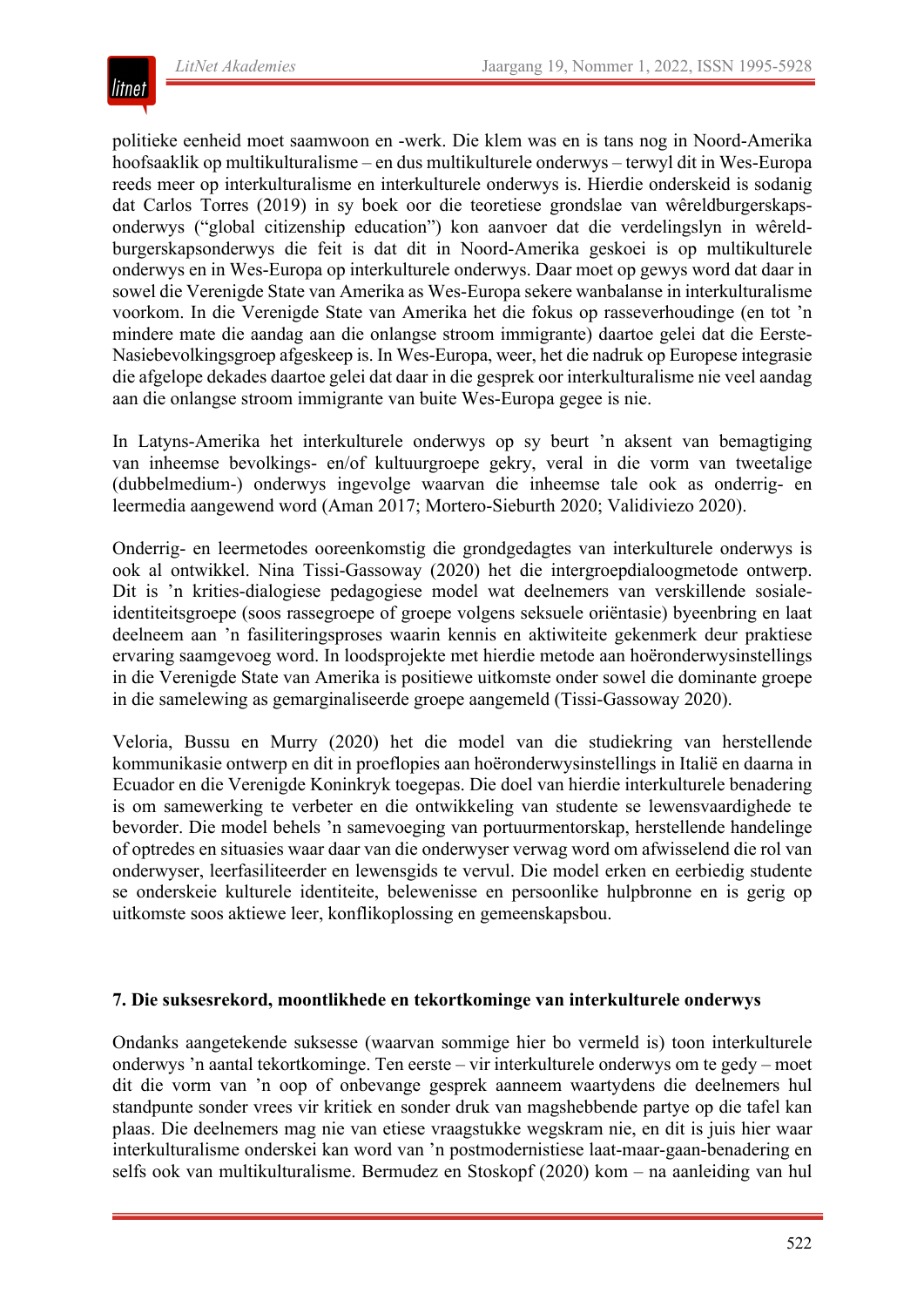

ontleding van interkulturele onderwys in geskiedenishandboeke in skole in die Verenigde State van Amerika – tot die slotsom dat die uitdaging vir interkulturele onderwys daarin opgesluit is om 'n kritiese en empatiese verstaan (volgens die beginsels van interkulturele onderwys, soos hier bo gelys) van die verlede te kweek, onderlinge vertroue en sosiale samehorigheid te bevorder, verdeeldheid te bestry en die soort begrip by leerders te kweek wat nodig is vir die oorgang na 'n meer gelyke, inklusiewe samelewing. 'n Ander onlangse internasionaalvergelykende oorsig van studies oor burgerskapsonderwys het getoon dat skole, diverse of gedesegregeerde skole in die besonder, 'n samehorigheidsgevoel kan skep of bevorder slegs indien alle leerders gelyk behandel word en nie een van die groepe neerhalend of negatief uitgebeeld word in die kurrikulum of onderwysbedeling nie (Wolhuter, Janmaat, Van der Walt en Potgieter 2020). Sodanige benadering blyk 'n moontlikheidsvoorwaarde te wees vir interkulturele onderwys om te gedy.

Drie ander punte rakende tekortkominge van interkulturele onderwys moet ook aangestip word. Ten eerste: Habermas se teorie van kommunikatiewe rasionaliteit, wat behels dat rasionaliteit 'n universele menslike eienskap is, en dat kommunikasie taal (wat ook 'n universeel-menslike eienskap is) impliseer, en saam met rasionaliteit die soeke na waarheid en geregtigheid beliggaam (Poster 1992), gekoppel met Carlos Torres se drie Globale Gemeenskaplikhede (wat alle mense deel, naamlik dat alle mense slegs een planeet het om te bewoon, dat alle mense vrede begeer, en dat alle mense die reg het om lewe, geluk en voorspoed na te streef), bied die versekering dat 'n interkulturele gesprek nie 'n onvoorspelbare einde sal hê nie. Mense se belewenisse word, benewens die impak van al die bovermelde faktore, ook gevorm deur die maatskaplik-kontekstuele ekologie waarin hulle hulleself bevind. Die skrywers is van mening dat mense se belewenisse deel-perspektiewe op die werklikheid is. Die skrywers aanvaar egter ook Habermas se teorie van universele rasionaliteit, sowel as Torres se drie Globale Gemeenskaplikhede waarna alle mense strewe. Hierdie universele rasionaliteit en Globale Gemeenskaplikhede bied die moontlikheid van 'n interkulturele gesprek (wat deel-perspektiewe bevra en krities ondersoek, verfyn, korrigeer, aanvul en vervolledig), sonder die risiko dat vooraf gestelde sydige beginsels so 'n gesprek voorskryf. Soos reeds verduidelik, kan asimmetriese magsverhoudinge so 'n rasionele gesprek kortwiek. Die enkele stukke gepubliseerde navorsing oor interkulturele onderwys in die Globale Suide buite Latyns-Amerika, soos dié van Hoult (2020) en R'Boud (2021), handel oor die tema van noord-suid-interkulturele gesprekke. Die sentrale tema van hierdie publikasies is hoe asimmetriese magsverhoudinge so 'n interkulturele gesprek in die wiele kan ry. Een van die tekortkominge in die huidige literatuurskat oor interkulturele onderwys lê in die navorsing oor interkulturele onderwys in die Globale Suide, meer bepaald in gevalle waar die Globale Suide slegs as objek in die noordsuid-dialoog na vore kom soos in die twee studies hier bo aangehaal. Die Globale Suide is 'n kompleks wat daarvoor bekend is dat dit algemene uitsprake onmoontlik maak (MacGregor 2022). Hierdie toedrag van sake onderstreep ook die noodsaaklikheid om navorsing oor interkulturele onderwys in 'n verskeidenheid kontekste te doen, insluitend dié van die Globale Suide. Sodanige navorsing behoort aandag te gee aan sake soos sosiale geregtigheid en sosiale ongelykheid, nie net binne die nasies van die Globale Suide nie (waar ongelykheid opvallender is as in die nasies van die Globale Noorde) maar ook ten aansien van die noordsuid-ongelykheidsgaping.

Ten tweede is daar in interkulturele onderwys, soos in alle opvattinge oor die onderwys, soms 'n gaping tussen beleid en praktyk. Daar is veral die kritiek dat, al die lofwaardige idees en retoriek oor wat as interkulturele onderwys voorgehou word ten spyt, alles nog maar net op assimilatoriese onderwys neerkom (Sotiropoulou 2020). Dit is veral magsverhoudinge en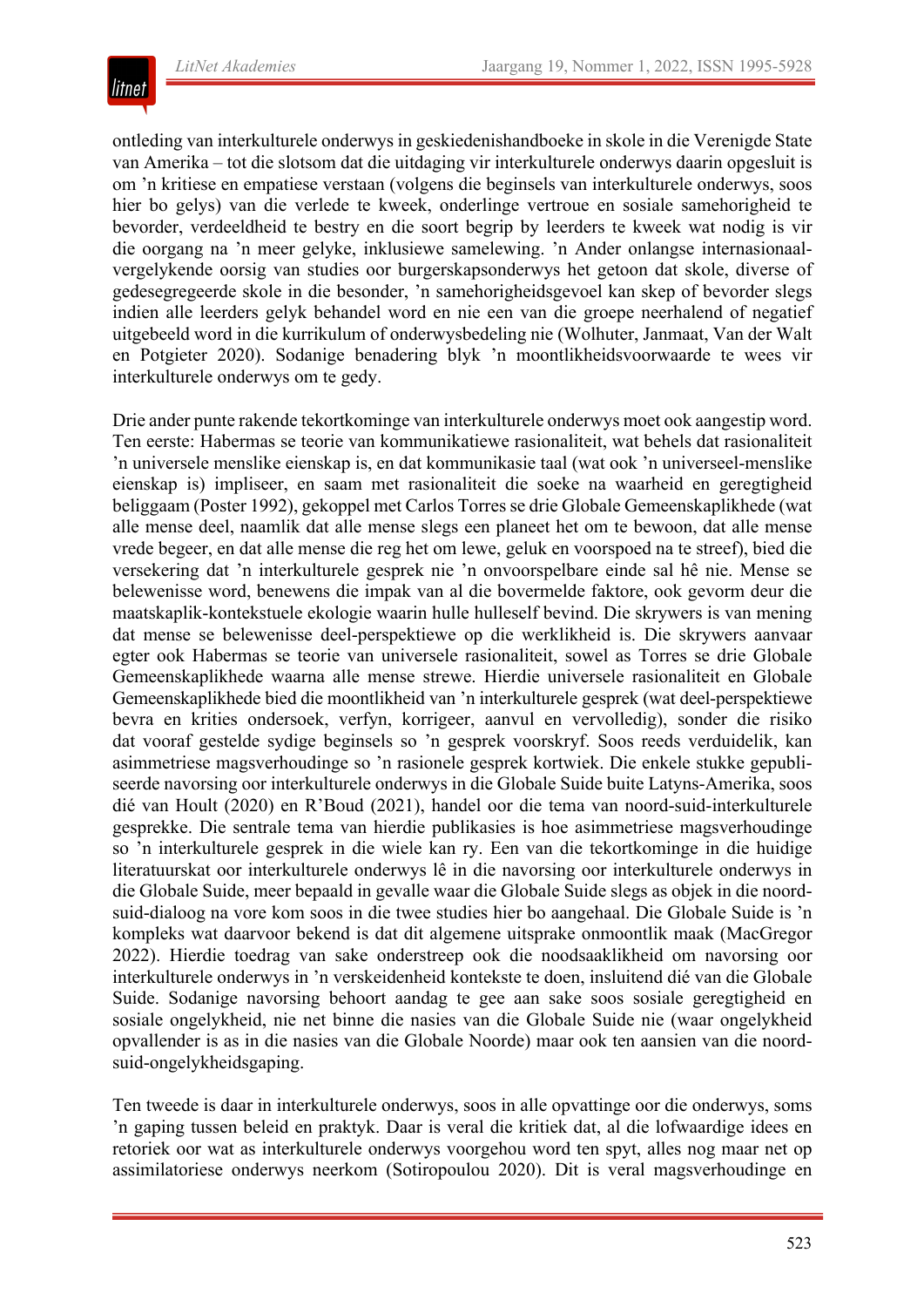# litnet

-strukture in die samelewing wat die verwesenliking van die ideale van interkulturele onderwys kan verydel en daartoe kan lei dat onderwys 'n rol van assimilatoriese enkulturasie voortsit (Valdiviezo 2020).

Ten derde is die potensiaal van interkulturele onderwys om die oogmerke van interkulturalisme in die samelewing deur middel van die onderwys te verwesenlik nie onbeperk en onvoorwaardelik nie, aangesien samelewingsverandering 'n uiters ingewikkelde aangeleentheid is. Nadat die skool en skoolse onderwys vir millennia lank nie juis (of ten minste nie doelbewus) gesien is as 'n instrument om sosiale doelstellings en verandering mee te bewerkstellig nie,<sup>1</sup> het daar sedert die middel van die twintigste eeu 'n Kopernikaanse revolusie ten aansien van die plek en rol van die skool plaasgevind (Wolhuter 2019). Onderwys word sedertdien nie meer as 'n verbruikersitem beskou nie, en die skool nie meer as 'n elite-instelling vir die kinders van welgestelde ouers waarin hulle hul vrye tyd kan verwyl nie. Die skool en skoolse onderwys word tans eerder beskou as 'n instrument – selfs as die kragtigste instrument beskikbaar – om 'n hele reeks maatskaplike doelstellings teweeg te bring. Hierdie doelstellings sluit onder meer in om ekonomiese groei en produktiwiteit te bevorder, werkloosheid uit te roei, die demokrasie te versterk, bevolkingsaanwas te beperk, 'n mobiele samelewing te skep waar verdienste, en nie afkoms nie, deurslaggewend is, die lande van die Globale Suide te moderniseer, 'n kultuur van eerbied vir menseregte te skep en te bevorder en vrede te bestendig. Daar bestaan 'n realistiese moontlikheid dat baie van hierdie maatskaplike doelstellings deur die magshebbers in die samelewing bepaal en aangedryf word. Desondanks is dit belangrik dat alle betrokkenes in 'n interkulturele gesprek die maatskaplike doelstellings van onderwys sal vorm en formuleer.

Een van die basiese temas van die studieveld van die vergelykende en internasionale opvoedkunde is dat daar 'n wisselwerking en samehang bestaan tussen die onderwysstelsel en die maatskaplike konteks daarvan (Wolhuter 2021) ‒ die een beïnvloed die ander. Wat die trefkrag van die onderwysstelsel op die samelewing betref, het daar oor 'n tydperk van ongeveer 50 jaar sedert die aanbreek van die 1960's 'n magdom studies verskyn wat – veral op aggregaatvlak<sup>2</sup> – op 'n positiewe verband tussen die onderwys en verlangde maatskaplike uitkomste dui. Oor die verband tussen onderwys en vlak van ekonomiese ontwikkeling het daar byvoorbeeld al in 1964 'n boek van Harbison en Myers (1964) verskyn waarin hulle die verband tussen vlak van onderwysontwikkeling en vlak van ekonomiese ontwikkeling in 75 lande van die wêreld3 bereken het. Fyntekstuurontleding waarsku teen veralgemening en die verheffing van die algemene tot die universele of absolute. Enkele jare later verskyn byvoorbeeld hierteenoor die klassieke werk van Ivan Berg en Shelley Gorelick getitel *Education and jobs – the great training robbery* (1971), waarin hulle op grond van groot databasisse, byvoorbeeld aangaande al die werknemers van IBM in die Verenigde State van Amerika, 'n effens negatiewe verband tussen onderwyspeil en arbeidsproduktiwiteit bevind het.

Daar is wel ook empiriese studies wat 'n statisties positiewe uitkoms van interkulturele onderwys op die bevordering van interkulturalisme aan die lig bring, soos die onlangs gepubliseerde navorsing van Pryshliak, Polischuk en Lupak (2020) oor die uitkoms van interkulturele vormingsmodules in onderwyseropleidingsprogramme in Litoue. Hierteenoor stel David Abernethy, in sy boek getitel *The political dilemma of popular education – An African case* (1969), op grond van veldwerk in veral Nigerië dat, in teenstelling met die onderwysdoel om nasionale eenheid te bevorder, lojaliteit aan die nasiestaat te kweek en die nuwe state en regerings wat gedurende die 1960's in Afrika tot stand gekom het, te regverdig,<sup>4</sup> die onderwys in werklikheid eerder neig om middelpuntvliedende kragte, dit is die bevordering van verdelende kragte (dus téén die doelwit van lojaliteit aan die nasiestaat) op grond van etnisiteit,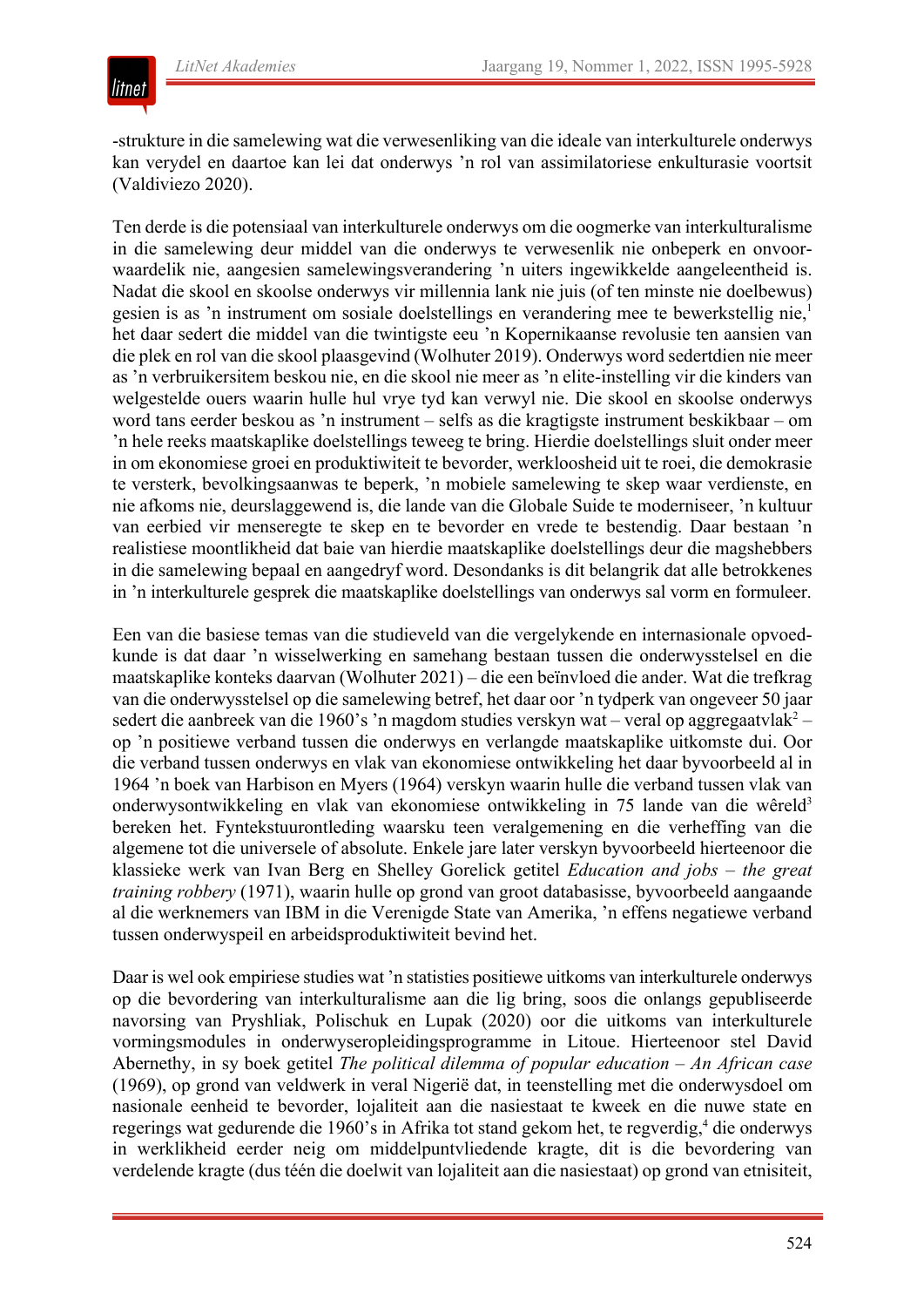

taal, geografie, die ekonomie en godsdiens, en gevolglik diversiteit in die Afrikabevolkings te stimuleer en te versterk. Soos met enige ander maatskaplike doelwit waarvoor onderwys as instrument aangewend word, is die samelewingsverheffingskrag van die onderwys ten opsigte van die bevordering van interkulturalisme nie onbeperk nie.

Die potensiaal van die (skoolse) onderwys met betrekking tot enige maatskaplike doelwit (hetsy om ekonomiese groei te bewerkstellig of interkulturalisme in die samelewing te skep of te versterk, of watter maatskaplike doelwit ook al) hang enersyds af van die aard en gehalte van 'n betrokke onderwyspoging, en andersyds van die meewerkende effek van alle ander maatskaplike kontekstuele faktore (geografie, demografie, ekonomie, sosiale betrekkinge, politiek en godsdiens en lewens- en wêreldbeskouing). Of die onderwys byvoorbeeld ekonomiese groei kan bevorder, sal daarvan afhang of die produk wat die onderwys lewer, dit is wat die ekonomie benodig, en daarmee saam ook van al die ander kontekstuele faktore, byvoorbeeld of die politieke en beleidsomgewing gunstig is vir belegging en ekonomiese groei. Daar is dus geen waarborg of natuurwetenskaplike wetmatigheid rakende die maatskaplike opbrengs van enige onderwyspoging nie.

Soos aan die begin van hierdie artikel gestel, en waarna weer aan die einde daarvan teruggekeer sal word, is daar egter geen ander instrument as die onderwys beskikbaar om 'n gewenste samelewing te skep nie. Hierdie gevolgtrekking strook met John Dewey (1859–1952) se waarneming langer as 'n eeu gelede dat daar, buiten demokratiese interaksie, geen enkele instrument is waardeur die samelewing getransformeer kan word nie. Interkulturalisme en interkulturele onderwys kan inderdaad beskou word as vorme van sodanige demokratiese interaksie, op voorwaarde dat die onderwys in sodanige demokratiese-interaksie-konteks aangepas moet wees by die eise van die 21ste-eeuse hiperdiverse samelewings.

Dit lê op die weg van die vergelykende en internasionale opvoedkunde as wetenskap om die kontekstuele ekologie van lande in samehang met die betrokke onderwysstelsels uit te pluis en te beskryf. Deur dit te doen kan die kontekstuele versperrings in die pad van (interkulturele) onderwys geïdentifiseer word en kan die samelewingsverheffende potensiaal van (skoolse) onderwys tot uitdrukking gebring word. Deur bevindinge oor hierdie ondersoeke bekend te maak, kan die openbare diskoers en beleidmaking oor die (skoolse) onderwys op 'n ingeligte grondslag geplaas en bevorder word. Dit is op grond van hierdie vakwetenskaplike missie dat die fokus nou op Suid-Afrika geplaas word.

## **8. Suid-Afrika – die rasionaal vir die aanvaarding en toepassing van interkulturele onderwys**

Die kulturele mosaïekpatroon van die Suid-Afrikaanse samelewing aan die een kant en die voortdurende gevaar van polarisasie aan die ander kant skep 'n situasie wat as 't ware vra om dialoog en om interkulturele onderwys. Dit is gemeenplaas dat Suid-Afrika diepliggende histories ontwikkelde verdelingslyne vertoon en dat die verdelingslyne op vele dimensies manifesteer. Die eerste en opvallendste is ras, 'n verdelingslyn wat die politiek al vir etlike eeue oorheers en waarvoor die land internasionaal bekend is.<sup>5</sup> Rasseverdeeldheid dien as 'n sterk dryfveer vir die instelling van interkulturele onderwys in die Suid-Afrikaanse onderwysstelsel.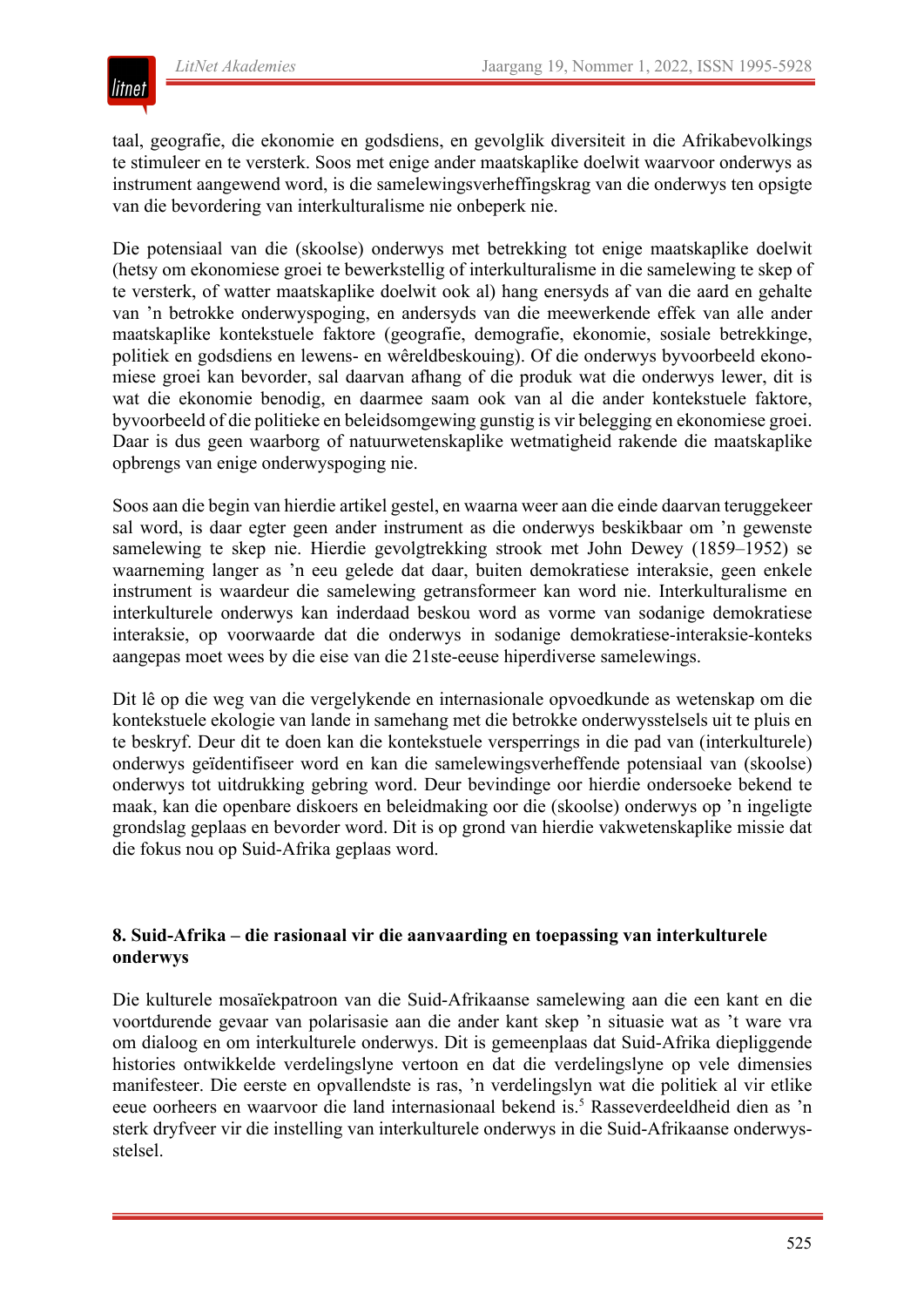

Daar is voorts etniese verdelingslyne binne die onderskeie rassegroepe. As gevolg van die essensialistiese aanwending van etnisiteit as ordeningsbeginsel in die apartheidsbedeling voor 1994 is die gesprek oor etnisiteit as faktor in die Suid-Afrikaanse samelewing in die openbare sowel as die sosiaal-wetenskaplike diskoers tans gedemp, en selfs onaanvaarbaar. Dit is egter nie moeilik om op grond van empiriese bewysmateriaal die bestaan van etniese verdelingslyne aan te toon nie (Johnson 2019:45, 66, 68, 189). Verder dui sporadiese xenofobiese aanvalle daarop dat rassesolidariteit (wat na veronderstelling alle etniese grense oorskry) nie so sterk is as wat soms voorgestel word nie.

Verder is daar sosio-ekonomiese verdelingslyne. Die Gini-indeks (wat gebruik word om die graad van inkomste-ongelykheid in 'n land te meet) van Suid-Afrika is 62,5 ‒ die tweede hoogste in die wêreld (Central Intelligence Agency 2019). Die bevolkingsamestelling toon ook 'n hoë graad van taal- en godsdiensdiversiteit.

Daar is tans geen meerderheidsgroep in die land wat op elkeen van die bovermelde terreine (ras, etnisiteit, taal, godsdiens en sosio-ekonomiese status) volslae homogeen is nie. Elke taalgroep, elke sosio-ekonomiese klas en dies meer, se siening van maatskaplike vraagstukke is gevorm deur die betrokke groep se historiese en kontekstuele agtergrond. Voeg hierby die realiteit van 'n opvallende gebrek aan sosiale kapitaal of sosiale samehorigheid. *Sosiale kapitaal* word deur Francis Fukuyama (1999) gedefinieer as die bestaan van 'n stel informele gemeenskaplike waardes en norme van die lede van 'n samelewing wat samewerking tussen hulle moontlik maak. In die vlaag onluste en plundery wat op 11 Julie 2021 in Suid-Afrika uitgebreek het en sowat twee weke lank geduur het, het 534 mense omgekom (Krige 2021) en is skade van meer as R100 miljoen aangerig (Damons 2021). Hierdie gebeure dui op die bestaande gebrek aan sosiale kapitaal. In KwaZulu-Natal is 144 skole en onderwysinstellings in die proses beskadig (Damons 2021). In die korte vyf jaar vanaf 2014 tot 2019 het Suid-Afrika nagenoeg R1,5 triljoen aan korrupsie verloor (Buthelezi 2021).

Te oordeel aan toenemende kiesersapatie wil dit voorkom of daar veral onder die jeug nie die wil of vermoë is om op verantwoordelike wyse betrokke te raak by die hantering van die disintegrasieprobleem van die Suid-Afrikaanse samelewing nie. Die stempersentasie in Suid-Afrika het in elke opeenvolgende verkiesing sedert 1994 afgeneem en in die 2019-verkiesing vir die eerste keer onder 50% te staan gekom (slegs 49% van alle Suid-Afrikaners van agtien jaar en ouer het in 2019 hul stem uitgebring) (Schultz-Herzenberg 2020). Hierdie agteruitgang het selfs versnel teen die tyd van die jongste, die 2021-munisipale verkiesing, toe minder as 'n derde van kiesgeregtigde Suid-Afrikaners, 12 miljoen uit 42,6 miljoen, hul stem uitgebring het (Van der Westhuizen 2021).

Uit die voorgaande wil dit voorkom of die maatskaplike situasie in Suid-Afrika inderdaad ryp is vir die instelling van interkulturele onderwys in skole.

#### **9. Suid-Afrika gaan egter 'n ander weg op – vanaf segregasie via multikulturalisme tot 'n oproep om dekolonisering**

In teenstelling met die oproep om interkulturele onderwys, wat hard en duidelik spreek uit die kontekstuele imperatiewe van die onderwys in Suid-Afrika, het die land 'n ander weg ingeslaan, vanaf segregasie via multikulturalisme tot die huidige oproep om dekolonisering.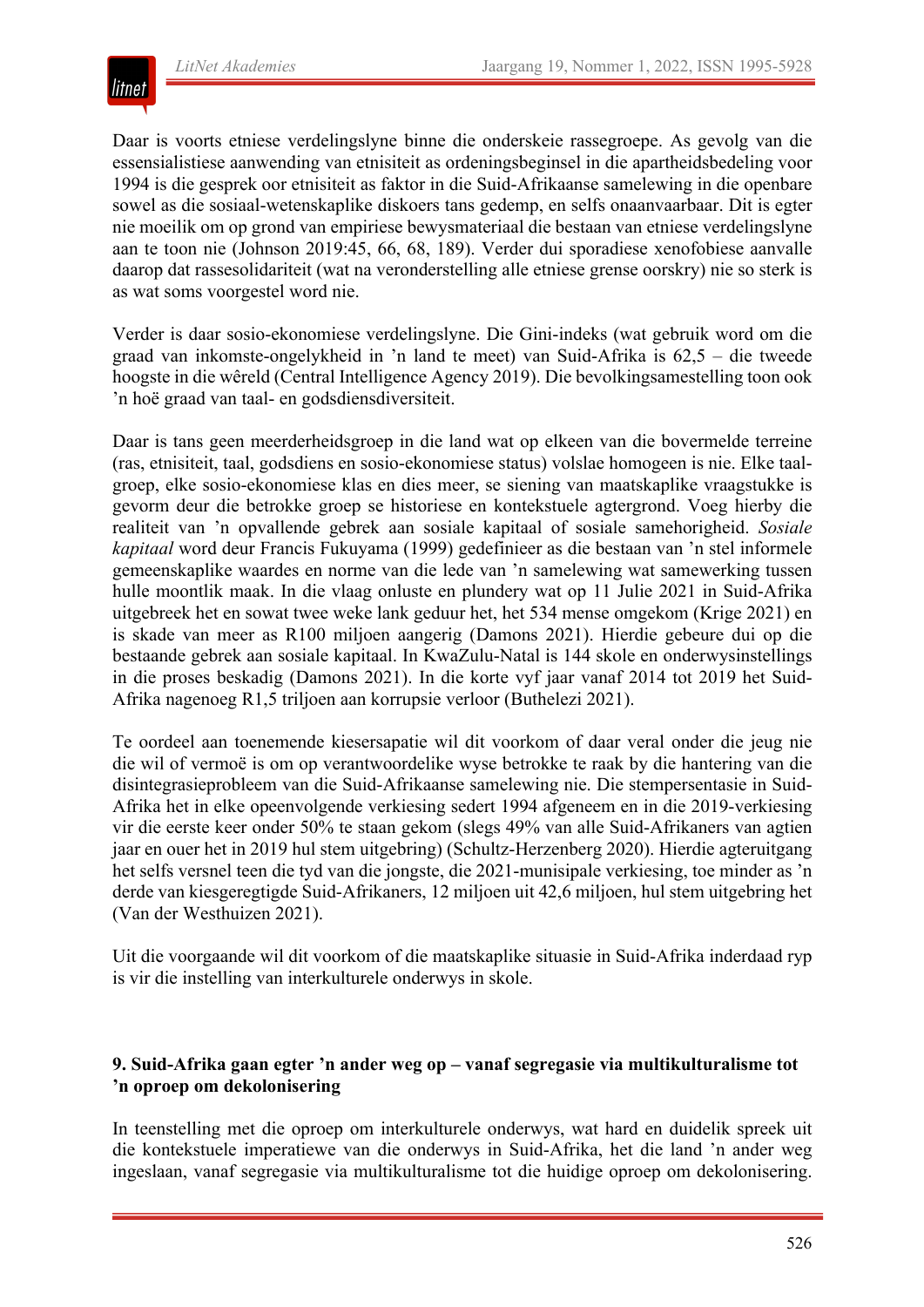

Sedert kort na die ontstaan van formele onderwys in Suid-Afrika – gedurende die tweede helfte van die 17de eeu – tot 1994 was die onderwys geskoei op die lees van (veral ras-) gesegregeerde onderwys. Een van die punte van kritiek teen dié stelsel, van progressiewe onderwyswaarnemers en -navorsers sowel as politieke aktiviste, was dat dit verdelend ten opsigte van die samelewing inwerk (South African History Online 2020). 'n Tweede punt van kritiek teen die voor-1994-onderwysbedeling vanuit albei hierdie oorde was dat die onderwysbenadering te Eurosentries was en nie die historiese erfenis en kultuur van die hele bevolking weerspieël het nie (Jansen 1991). Daar was nog verskeie ander punte van kritiek teen die stelsel, maar vir die doeleindes van hierdie artikel is hierdie twee die belangrikste.

Toe die nuwe, demokratiese onderwysbedeling na 1994 sy beslag begin kry het, het van die onderwysbeleidsdokumente heelwat erkenning aan die beginsels van multikulturele onderwys gegee (sonder om noodwendig hierdie onderwysbenadering by die naam te noem). Hierdie omarming van die beginsels van multikulturele onderwys kan tot drie histories aanleidende faktore herlei word, naamlik die Vryheidsmanifes van die African National Congress (1955), die nuwe Grondwet van die Republiek van Suid-Afrika (1996) en die feit dat multikulturele onderwys gedurende die vroeë 1990's in die mees progressiewe wetenskaplike- en openbarediskoerskringe as die onderwysbenadering vir die toekoms verkondig is. Die Vryheidsmanifes van 1955 verklaar onder meer die volgende:

Al die kulturele skatte van die mensdom sal vir almal beskikbaar gestel word deur middel van die vrye uitruiling van boeke, idees en kontak. (Congress of the People 1955; outeurs se vertaling).

Die Handves van Menseregte, wat deel vorm van die Grondwet van die Republiek van Suid-Afrika (1996), verklaar in aansluiting hierby die volgende:

Taal en kultuur

Artikel 30. Elkeen het die reg om die taal van eie keuse te gebruik en om aan die kulturele lewe van eie keuse deel te neem, maar niemand wat hierdie regte uitoefen mag dit doen op 'n wyse wat met enige bepaling van die Handves van Regte onbestaanbaar is nie.

Kultuur-, godsdiens- en taalgemeenskappe

Artikel 31. (1) Persone wat aan 'n kultuur-, godsdiens- of taalgemeenskap behoort, mag nie die reg ontsê word om, saam met ander lede van daardie gemeenskap (a) hul kultuur te geniet, hul godsdiens te beoefen en hul taal te gebruik nie; en (b) kultuur-, godsdiensen taalverenigings en ander organe van die burgerlike gemeenskap te vorm, in stand te hou en daarby aan te sluit nie.

In die eerste beleidsdokument vir 'n nuwe (na-1994se) onderwysbedeling, die 1995-Witskrif oor Onderwys, word onder meer die volgende verklaar:

Artikel 31: Die verskeidenheid ten opsigte van taal en kultuur word erken en beskerm, en toestande vir die bevordering daarvan word aangemoedig. (Republiek van Suid-Afrika 1995; vertaling – outeurs)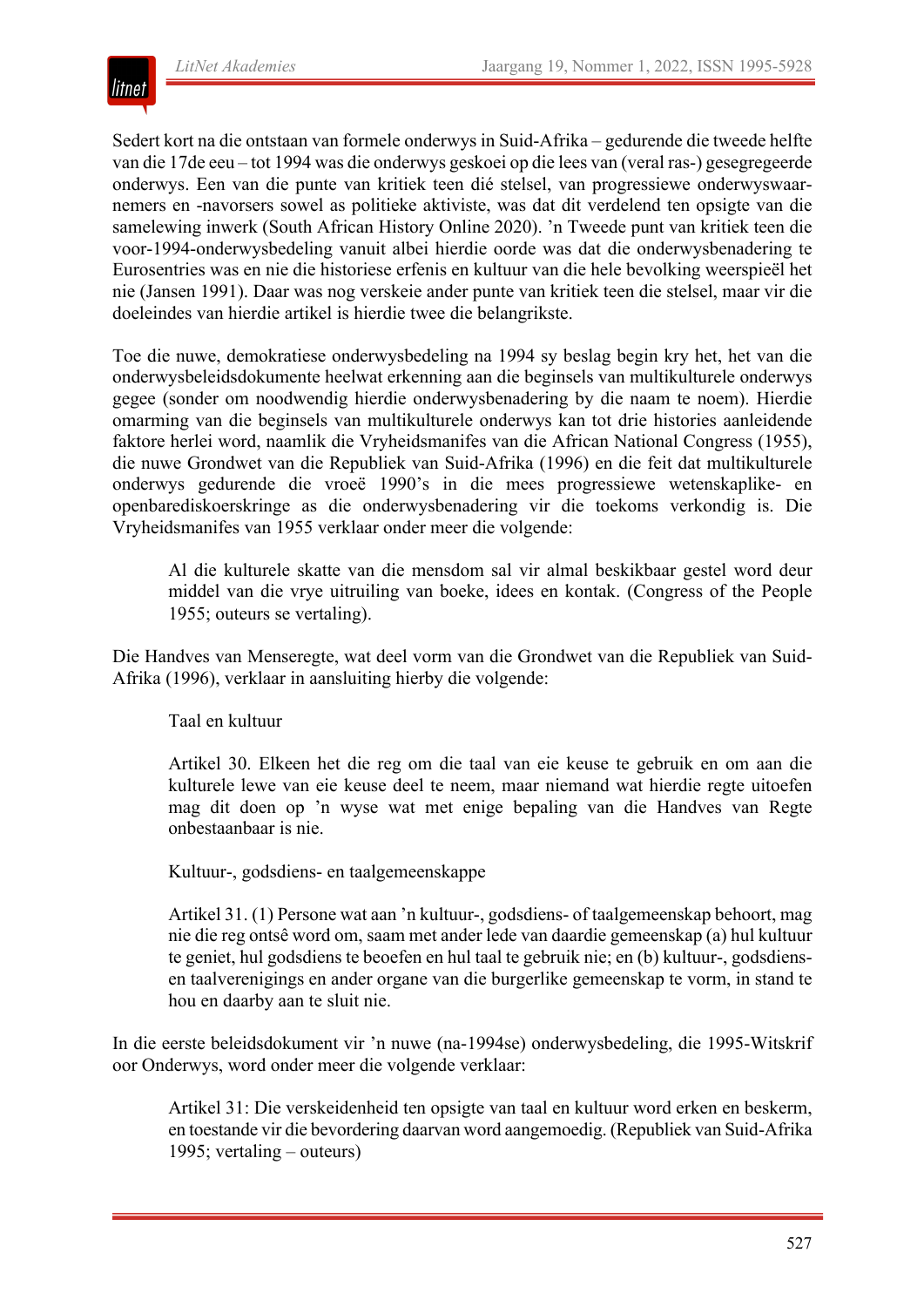

Die slotsin van die Witskrif lui soos volg:

Die deure tot leer en kultuur moet vir almal geopen word ten einde te verseker dat ons nasie se menslike hulpbronne en potensiaal ten volle ontwikkel word. (Republiek van Suid-Afrika 1995; vertaling – outeurs)

In teenstelling met die internasionale wetenskaplike en openbare diskoers waarin daar vanaf multikulturele onderwys gevorder is tot interkulturele onderwys – soos hier bo verduidelik – het die *avant garde-*diskoers in Suid-Afrika 'n ander rigting ingeslaan. Hierdie rigting behels 'n oproep om die dekolonisering van onderwys as die onderwysstelsel se antwoord op die kontekstuele verskeidenheid en die historiese oorheersing van 'n bevolkingsgroep in die samelewing en in die onderwys (Van der Walt en Wolhuter 2022).

Die begrip *dekolonisering van die onderwys* is problematies en newelagtig (Van der Walt en Wolhuter 2022). Jansen (2017:156–73) onderskei byvoorbeeld tussen die volgende agt betekenisse wat aan hierdie term geheg kan word (skrywers se opsomming en vertaling):

- Dekolonisering van die onderwys beteken die desentrering ("decentering") van Europese kennis. Kennis uit Europa kan nie meer die sentrale of hoofkomponent wees van die kennis wat in die kurrikulum opgeneem word nie.
- Dekolonisering beteken die Afrikanisering van kennis: Hierdie standpunt gaan verder as die eerste hier bo deurdat dit betoog dat kennis van en uit Afrika sentraal behoort te staan en dat die prestasies en ideale van Afrika die maatstaf vir vooruitgang behoort te wees.
- Dekolonisering dui op toegevoegde en inklusiewe kennis. Die bestaande korpus van kennis mag wel bestaan, dog behoort aangevul te word met nuwe kennis uit die inheemse omgewing.
- Dekolonisering is die kritiese omgang met bestaande kennis. Dekolonisering dui nie soseer op nuwe kennis as die kritiese omgang met die bestaande kennis nie. Vrae soos die volgende moet byvoorbeeld gestel word: Wat is die oorsprong van hierdie stuk kennis? Wie se belange word deur hierdie brok kennis gedien?
- Dekolonisering is ineengestrengelde kennis. Die afbakening van kennis in netjiese kompartemente van Westerse, Afrika- of Oosterse kennis moet laat vaar word. Kennis moet eerder ooreenkomstig die alledaagse lewe of alledaagse wêreld georden word.
- Dekolonisering is die "repatriasie" van voorheen besette kennis (en van die samelewing). Die gedagte hierby is dat die koloniale kennis enorme mag in die kurrikulum uitoefen en daardeur tot verlamming van die land en sy mense lei. Daarom moet dit uit die kurrikulum verwyder word.

Daar kan heelwat geskryf word oor die verdienste al dan nie van elkeen van hierdie sieninge van dekolonisering. Sommige kan in 'n mate onderskryf word, maar slegs twee van hulle (die desentrering van kennis en die klem op inklusiewe kennis) kom breedweg ooreen met die ideaal van multikulturele onderwys. Die probleem is egter dat die huidige maatskaplike konteks in baie lande vereis het dat multikulturele onderwys opgevolg behoort te word deur interkulturele onderwys. Nie een van die betekenisonderskeidings van die dekolonialisering van die onderwys hier bo kom eksplisiet ooreen (of kan maklik in een skema geplaas word) met die beginsels van interkulturele onderwys soos vroeër uitgespel nie, soos empatie en eerbied tussen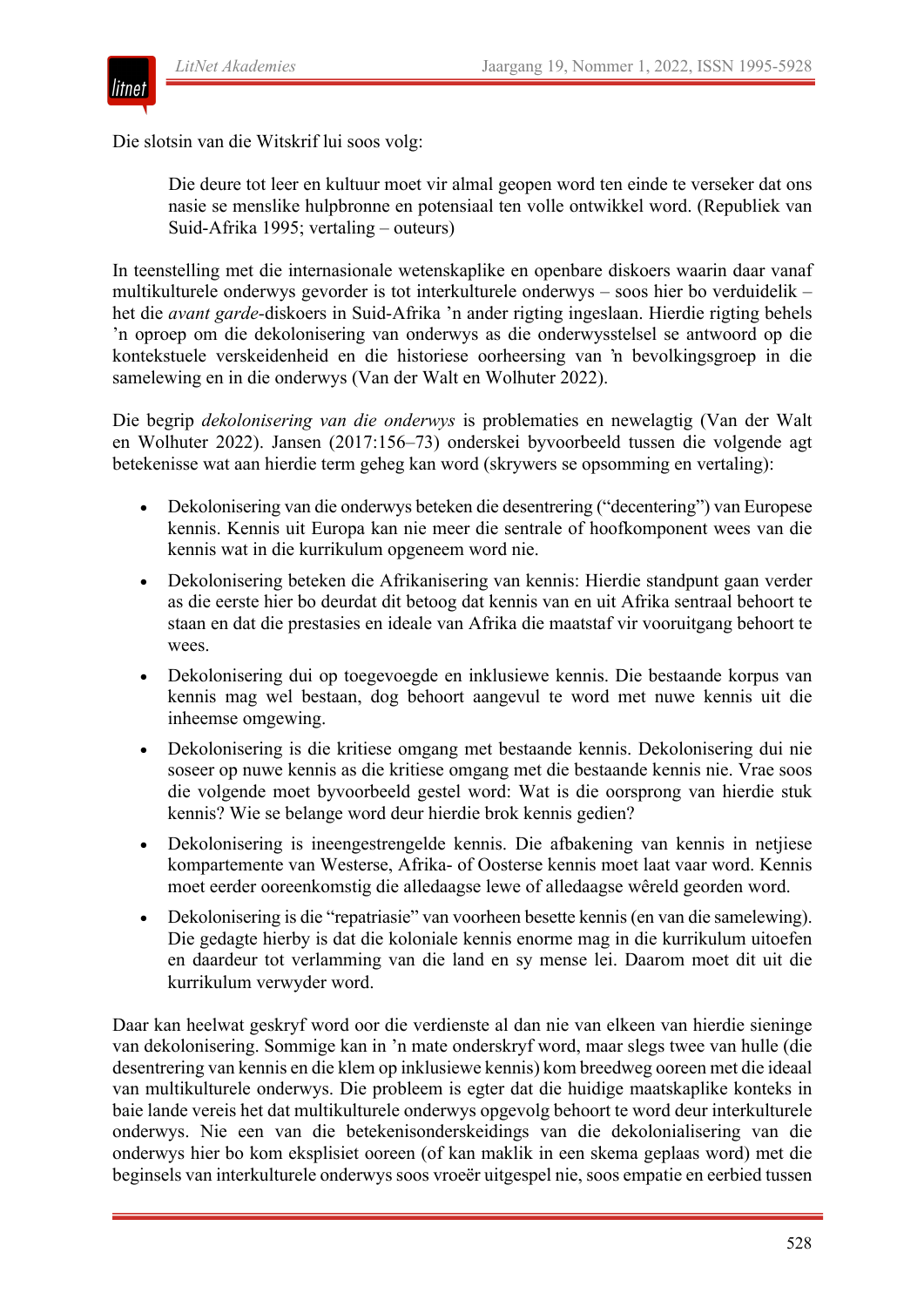

kulture en 'n appèl op 'n kollektiewe gewete in die voer van 'n etiese gesprek oor kultuurgrense heen.

Die tweede probleem met dekolonisering is dat die aktivisties-populisties, gewelddadigintimiderende wyse waarop die gesprek oor die dekolonisering van die onderwys in Suid-Afrika gevoer word, geen ruimte laat vir 'n rustige gesprek oor die insluiting van die beginsels van interkulturele onderwys nie (Habib 2019). So 'n gesprek was feitlik buite die kwessie gedurende 2015 tot 2016 met die "fees must fall"- en die "Rhodes must fall"-veldtogte.

Dit kan ook nie ontken word nie dat asimmetriese magsverhoudinge in 'n samelewing en in die wêreld 'n invloed uitoefen op wat as gangbare kennis beskou word. Die globale neoliberale ekonomiese revolusie word dikwels in die Globale Suide as neokolonialisme of oorheersing deur die Globale Noorde beleef en uitgebeeld (Menon 2019). Waar sulke belewenisse en kommer aangaande voortgesette kolonialisme bestaan, behoort dit hanteer te word langs die weg van 'n interkulturele gesprek, soos hier bo uiteengesit. In dié verband staan die voorbeeld van die ontwikkeling van interkulturele onderwys in Suid-Amerika (soos ook hier bo verduidelik), as 'n susterkontinent, vir Afrika en Suid-Afrika uit.

#### **10. Die moontlikhede en beperkinge van interkulturele onderwys vir Suid-Afrika**

Die konteks van die Suid-Afrikaanse samelewing bevat sterk moontlikhede en selfs die noodsaaklikheid om interkulturele onderwys in te voer, veral omdat multikulturele onderwys en die oproep om dekolonisering van die onderwys ontoereikend is om die uitdagings wat uit die diverse aard van die samelewing vloei, die hoof te bied. Hiervoor blyk interkulturele onderwys meer geskik te wees. Die invoeging daarvan moet egter aan ten minste drie kriteria voldoen (soos hier bo aangedui – vgl. afdeling 6).

Ten eerste behoort die vorm van interkulturele onderwys wat bedink word gepas te wees vir die Suid-Afrikaanse konteks. Hoewel die wêreldwye probleme (soos die ekologiese krisis en bioterreur) wat hier bo gelys is almal ook in Suid-Afrika teenwoordig is, is daar in die plaaslike konteks 'n hele aantal ander vraagstukke wat 'n interkulturele dialoog verg om die probleme suksesvol aan te pak. 'n Goeie aanduiding van hierdie vraagstukke is wat die Suid-Afrikaners self as die grootste vraagstukke raakgesien het. Volgens die voorheen vermelde meningsopname van die Suid-Afrikaanse Instituut vir Rasseverhoudinge (2017) beskou Suid-Afrikaners die volgende as die nypendste vraagstukke (die persentasies dui op hoeveel van die respondente uit die totaal van die ondervraagdes die besondere vraagstuk as die knellendste beskou):

- Werkloosheid (39,7%)
- Verskaffing van basiese dienste (33,6%)
- Behuisingstekort (18,2%)
- Misdaad  $(14,9\%)$
- Onderwys (koste, toegang en kwaliteit) (14,7%)
- Korrupsie/nepotisme (8,5%)
- Armoede (6,9%)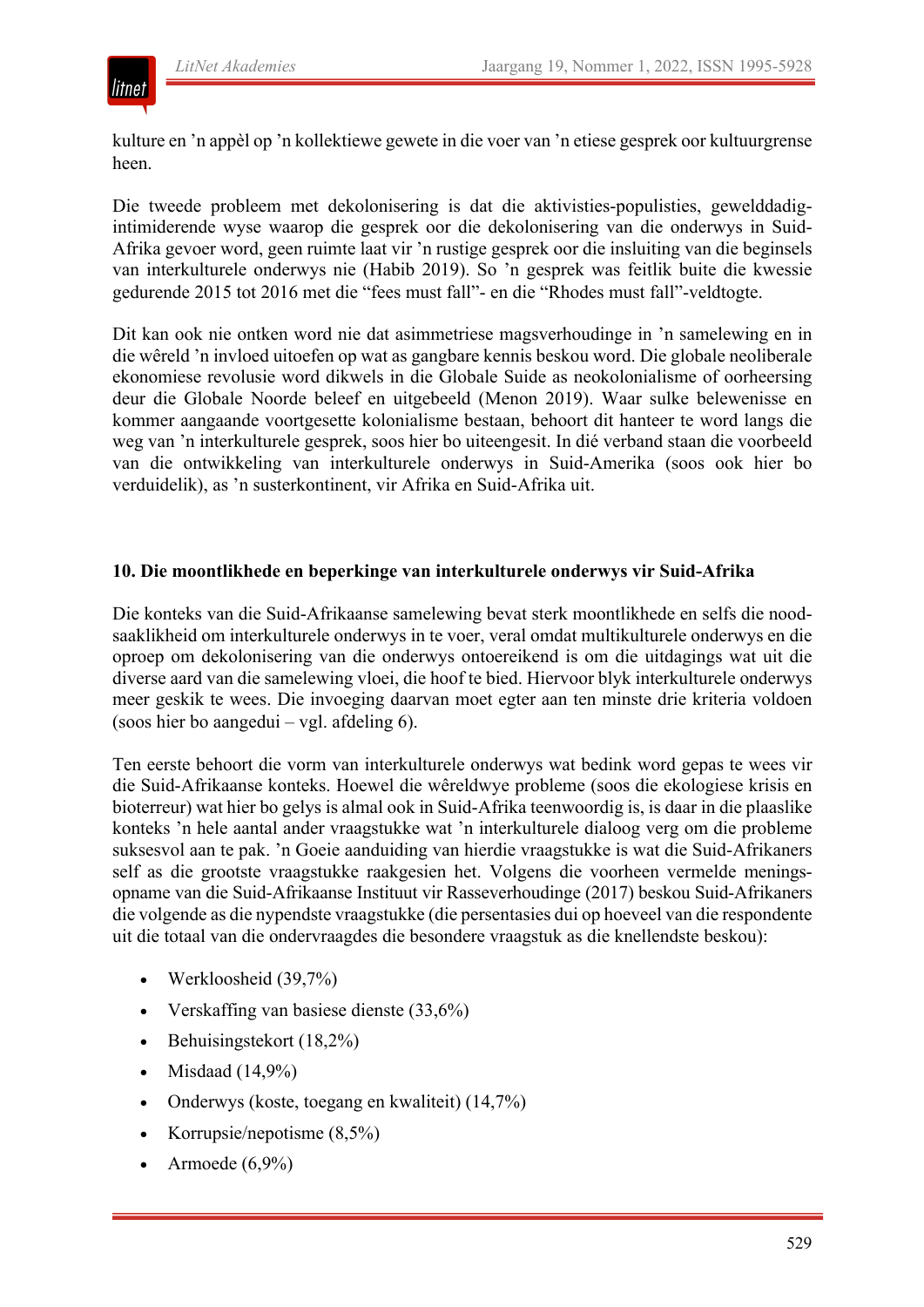

- Rassisme (waaronder ongelykheid en xenofobie) (6,4%)
- Rassisme (op sigself) (3,2%)
- Grondverdeling of -besit  $(0,6\%)$

Nog een kontekstuele vraagstuk behoort tot hierdie lys toegevoeg te word, te wete die behoud en uitlewing van die waardes opgesluit in die Grondwet. Dit is belangrik in die lig van die ondermyning van die Grondwet in onlangse tye (Malan 2019).

Ten tweede: Wat ook uit die internasionale ondervinding met interkulturele onderwys spreek, is dat onderwysbelanghebbers daarop bedag behoort te wees dat interkulturele onderwys nie bloot 'n modewoord moet wees om net een benadering tot die onderwys te regverdig nie.

Ten derde: Vir doeltreffende interkulturele onderwys, ooreenkomstig die beginsels daarvan soos hier bo uitgespel, sal onderwysinstellings ruimtes moet word waar 'n oop gesprek onbevange gevoer kan word. Skole moet veilige ruimtes wees waar leerders geborge voel. Ongelukkig skiet vele Suid-Afrikaanse skole nog in hierdie opsig ver te kort (Bhana, Singh en Msibi 2021).

Ten vierde, wat betref die noodsaaklikheid van navorsing oor die lewensvatbaarheid van interkulturele onderwys in Suid-Afrika: Soos hier bo aangetoon, is die onderwys, dus ook interkulturele onderwys, konteksgebonde. 'n Soektog op die Education Resources Information Center-databasis, met trefwoorde "interkulturele onderwys" en "Globale Suide", het geen publikasie opgelewer nie, behalwe publikasies soos dié van Hoult (2020) en R'Boud (2021) wat handel oor die uitdagings verbonde aan pogings om 'n interkulturele gesprek aan die gang te kry tussen studente van die Globale Noorde en die Globale Suide. Ook die trefwoorde "interkulturele onderwys en Suid-Afrika"; "interkulturele onderwys en Afrika"; "interkulturele onderwys en Asië" het geen resultate opgelewer nie. Nie net vir Suid-Afrika nie, maar vir die wêreldgemeenskap, in die lig van die (demografiese, politieke, ekonomiese en onderwysmatige) verrysing van die Globale Suide (vgl. MacGregor 2022) is hierdie 'n wanbalans wat reggestel moet word. Dit gaan hier dan veral ook om empiriese navorsing oor interkulturele onderwys in die geskakeerde kontekste van die Globale Suide, navorsing oor die soort interkulturele onderwys wat deur hierdie kontekste vereis word, sowel as die suksesrekord van pogings om interkulturele onderwys tot sy reg te laat kom. Uit sodanige empiriese navorsing in verskillende kontekste kan die buitelyne of basiese raamwerk wat in hierdie artikel aangebied is verder verfyn word. Vanuit sulke empiriese studies en daaropvolgende verfynde raamwerke kan lande van die Globale Suide deur middel van vergelykende studies heelwat van mekaar leer.

#### **11. Slotsom**

Hoewel die instelling van interkulturele onderwys hoë eise stel om te kan floreer, is dit, soos uit die internasionale ondervinding spreek, en soos aan die begin van hierdie artikel verduidelik, dalk die beste beskikbare instrument om die hedendaagse maatskaplike uitdagings in Suid-Afrika die hoof te bied. Om hierdie rede behoort die gesprek nie langer beperk te bly tot die vraag oor die moontlikhede en beperkinge van interkulturele onderwys vir Suid-Afrika nie. Die toepassing daarvan het 'n noodsaaklikheid in en vir die Suid-Afrikaanse onderwyskonteks en -omstandighede geword.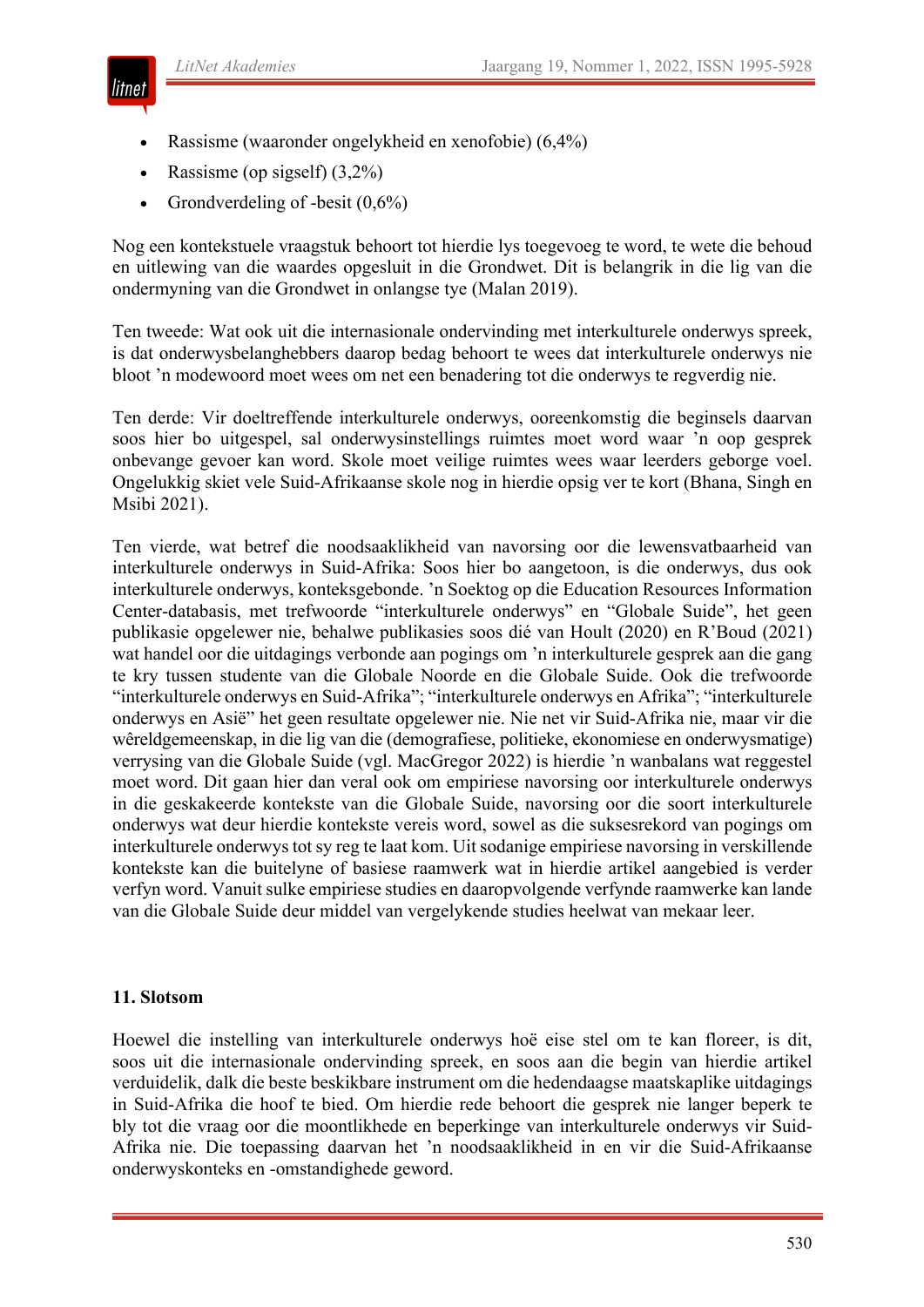# **Bibliografie**

lıtnet

Abernethy, D.B. 1969. *The political dilemma of popular education: An African case.* Palo Alto: Stanford University Press.

Aman, R. 2017. Colonial differences in intercultural education: On interculturality in the Andes and the decolonization of intercultural dialogue. *Comparative Education Review,* 61(S1):103–20.

Asgarally, I. 2005. *L'Interculturel ou la Guerre [Interculturality or War]*. Port Louis: Mauritius Research Council.

Berg, I. en S. Gorelick. 1971. *Education and jobs: The great training robbery.* New York: Beacon.

Bermudez, A. en A. Stoskopf. 2020. The normalization of political violence in American history textbooks: Interrogating the "trail of tears" narrative. In Pica-Smith, Veloria en Contini (reds.) 2020.

Bhana, D., S. Singh en T. Msibi (reds.). 2021. *Gender, sexuality and violence in South African educational spaces.* Londen: Palgrave.

Bostdorft, D.M. 2008. *Proclaiming the Truman Doctrine: The Cold War call to arms.* Austin: Texas A&M University Press.

Bourdieu, P. en J-C. Passeron. 1970. *Reproduction in education, science and culture.* Londen: Sage.

Bridges, T. 1991a. Multiculturalism as a postmodernist project. *Inquiry*, 7 (May 1991):6.

—. 1991b. Objectivity, nihilism and civic rationality. *Inquiry*, 8 (Nov. 1991):16

Buthelezi, L. 2021. SA lost R1.5 trillion to corruption in five years and continues to bleed – report. *Fin24*, 23 Junie 2021. https://www.news24.com/fin24/economy/south-africa/sa-lostr15-trillion-to-corruption-in-five-years-and-continues-to-bleed-report-20210623 (25 November 2021 geraadpleeg).

Castells, M. en P. Himanen. 2014. *Reconceptualizing development in the Global Information Age*. Oxford: Oxford University Press.

Central Intelligence Agency. 2019. *World factbook*. https://www.cia.gov/the-world-factbook/ (25 April 2022 geraadpleeg).

Cherekwa, A. en E. Prins. 2022. "You can't win a cold war with hot weapons": Frank C. Laubach's educational project, adult literacy campaigns, and US foreign policy (1945–1961), *Comparative Education Review* 66(1). https://www.journals.uchicago.edu/doi/full/10.1086/ 717554 (5 April 2022 geraadpleeg).

Cohen, Y. 1970. Schools and civilization states. In Fischer (red.) 1970.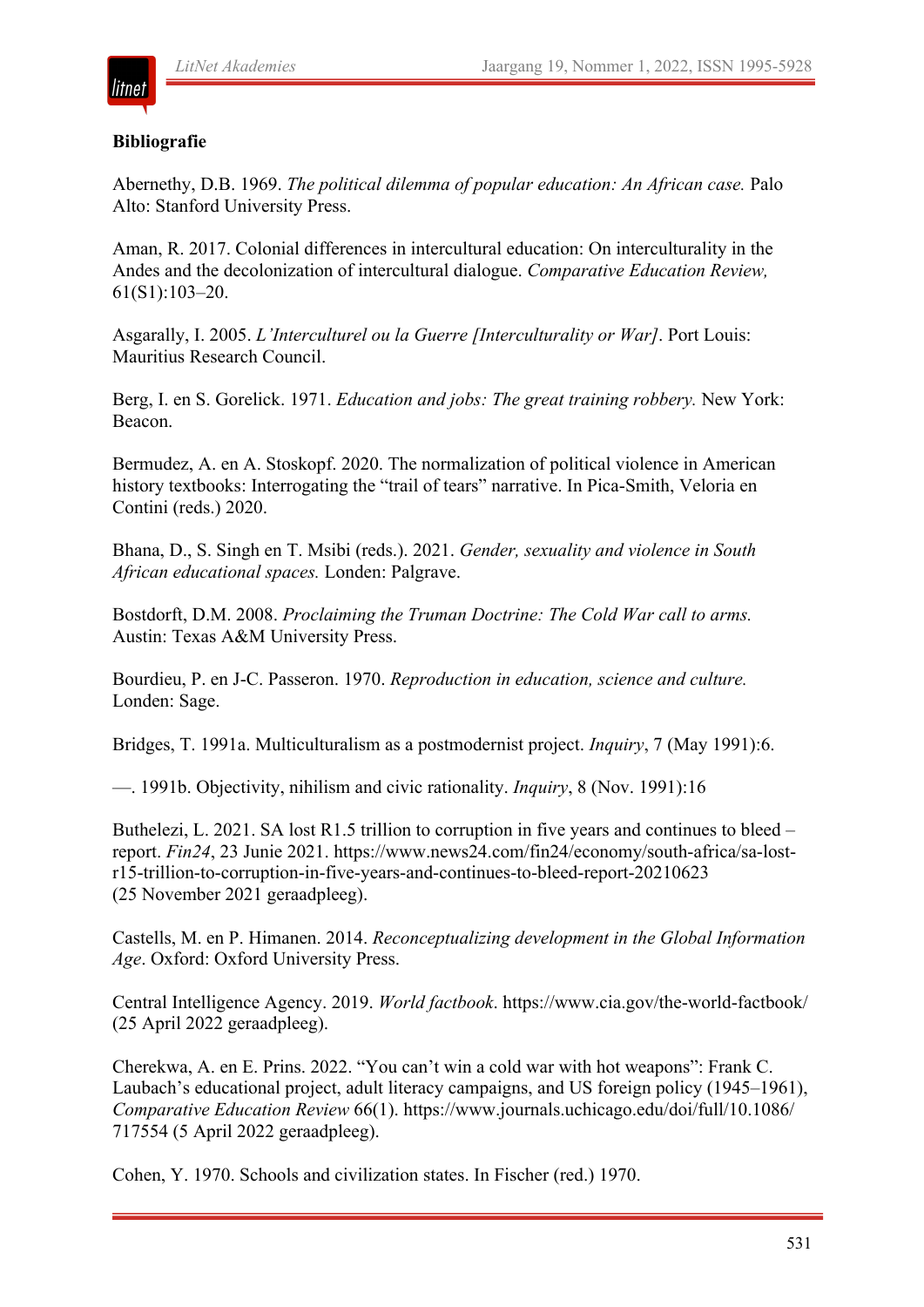

Congress of the People. 1955. *Freedom Charter*: *Adopted at the Congress of the People at Kliptown, Johannesburg, 25 en 26 Junie, 1955.* South African History Online. https://www.sahistory.org.za/article/freedom-charter (25 November 2021 geraadpleeg).

Damons, M. 2021. July riots caused more than R100 million in damage to schools in KZN and Gauteng 2021. *Ground Up*, 4 Augustus 2021. https://www.groundup.org.za/article/ unrest-july-2021-more-r100-million-damages-schools-kzn-and-gauteng/ (25 November 2021 geraadpleeg).

Durkheim, E. 1902−3. *L'éducation morale*. Parys: Presses Universitaires de France.

Fischer, J. (red.). 1970. *The social sciences and the comparative study of educational sciences.* Scranton: International Textbook Company.

Freedom House. 2021. *Freedom in the world 2021: Democracy under siege.* https://freedomhouse.org/report/freedom-world/2021/democracy-under-siege (25 November 2021 geraadpleeg).

Fukuyama, F. 1992. *The end of history and the last man*. New York: The Free Press.

—. 1999. *The great disruption. Human nature and the reconstitution of social order*. Londen: Profile Books.

Gaouette, N., J. Hansler, B. Starr en O. Liebermann. 2021. The last US military planes have left Afghanistan, marking the end of the United States' longest war. CNN Business, 31 Augustus 2021. https://edition.cnn.com/2021/08/30/politics/us-military-withdrawsafghanistan/index.html (13 Maart 2022 geraadpleeg).

Gutmann, A. (red.). 1992. *Multiculturalism and the politics of recognition*. Princeton, NJ: Princeton University Press.

Gwartney, J., R. Lawson en R. Murphy. 2020. *Economic Freedom of the World: 2020 Report*. Vancouver: Fraserinstituut. https://www.fraserinstitute.org/sites/default/files/ economic-freedom-of-the-world-2020.pdf (25 November 2021 geraadpleeg).

Habib, A. 2019. *Rebels and rage: Reflecting on #fees must fall.* Jeppestown: Jonathan Ball.

Harbison, F. en C.A. Myers. 1964. *Education, manpower and economic growth: Strategies of human resource development*. New York: Macmillan.

Harris, A. en M. Jones. 2018. Why context matters: A comparative perspective on education reform and policy implementation. *Educational Research for Policy and Practice*, 17(3):195–207.

Horsthemke, K., P. Siyakwazi, E. Walton en C.C. Wolhuter (reds.). 2016. *Education studies: History, sociology, philosophy*. Kaapstad: Oxford University Press.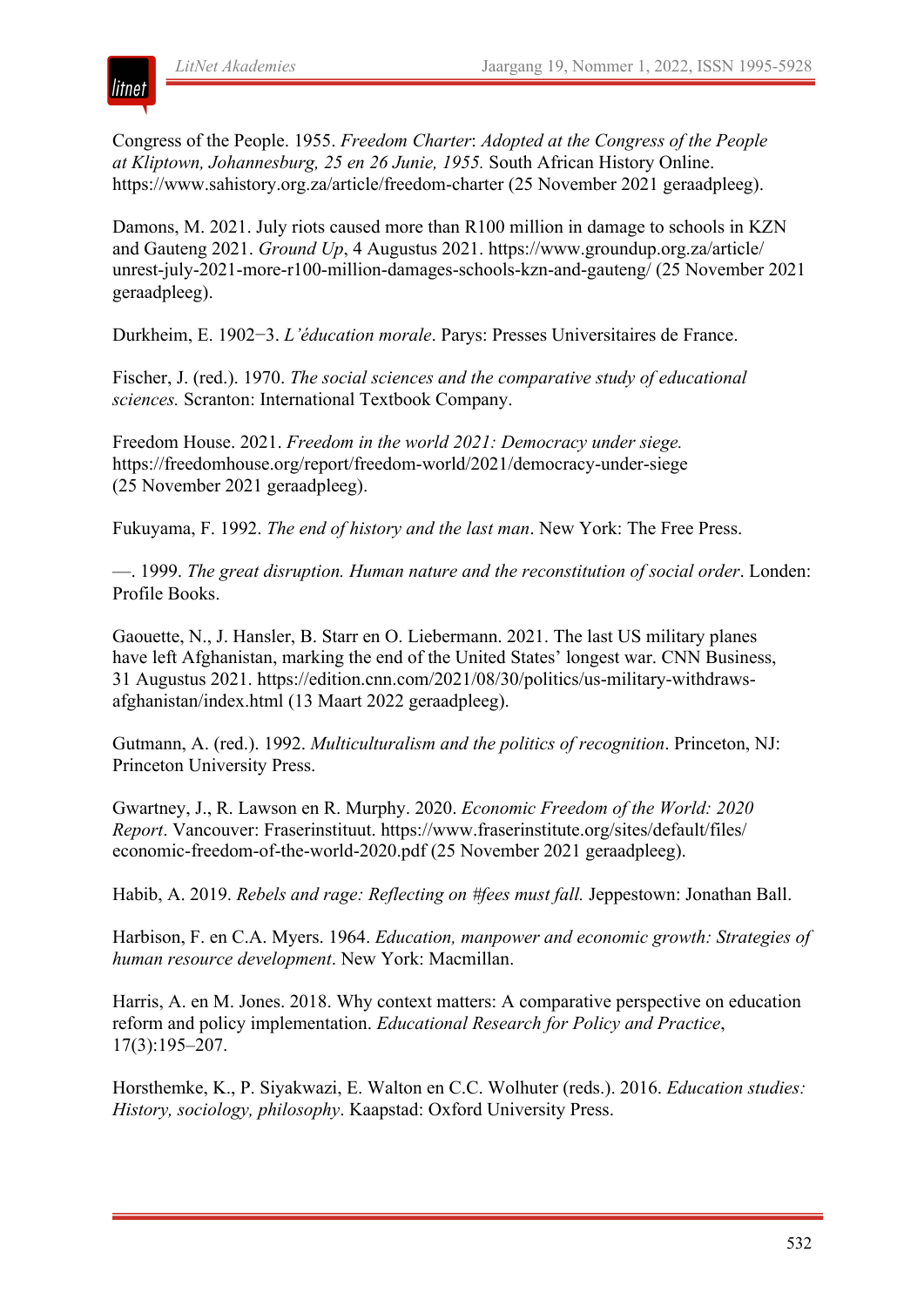

Hoult, S. 2020. Engaging with the cultural "other": The "colonial signature" and learning from intercultural engagements. *International Journal of Development Education and Global Learning*, 12 (2):106–20. https://doi.org/10.14324/IJDEGL. 12.2.03

Human Rights Watch. 2021. *Human Rights Watch World Report 2021.* https://www.hrw.org/ sites/default/files/media\_2021/01/2021\_hrw\_world\_report.pdf (25 November 2021 geraadpleeg).

Indian Residential School Survivors Society. 2009. Indian residential school history. https://www.anishinabek.ca/wp-content/uploads/2016/07/An-Overview-of-the-IRS-System-Booklet.pdf (25 November 2021 geraadpleeg).

Institute National d'Études Démographiques. 2020. World migration patterns. https://www.ined.fr/en/everything\_about\_population/demographic-facts-sheets/focus-on/ migration-worldwide/ (25 November 2021 geraadpleeg).

Jansen, J.D. (red). 1991. *Knowledge and power in South Africa: Critical perspectives across the disciplines.* Braamfontein: Skotaville.

─. 2017. *As by fire: The end of the South African university.* Kaapstad: Tafelberg.

Johnson, R.W. 2019. *Fighting for the dream*. Johannesburg: Jonathan Ball.

King, N. en A. Jones. 2021. An analysis of the potential for the formation of 'nodes of persisting complexity'. *Sustainability 2021, 13*(15), 8161; https://doi.org/10.3390/su13158161.

Krige, E. 2021. 337 nou al dood weens Zuma-onluste. *Maroela Media,* 22 Julie 2021. https://maroelamedia.co.za/nuus/sa-nuus/337-nou-al-dood-weens-zuma-onluste/ (25 November 2021 geraadpleeg).

Le Roux, C.S. en J. Wassermann. 2016. The history of South African education up to 1994. In Horsthemke, Siyakwazi, Walton en Wolhuter (reds.) 2016.

Lührmann, A. en S.I. Lindberg. 2019. A third wave of autocratization is here: What is new about it? *Journal of Democratization,* 26(7):1095–113.

Lutz, W. en R. Klingholz. 2017. *Education first! From Martin Luther to sustainable development.* Stellenbosch: SunMedia.

MacGregor, K. 2022. Higher Education report charts rise of the Global South. *University World News*, 12 March 2022. https://www.universityworldnews.com/post.php?story= 20220311151815827 (13 Maart 2022 geraadpleeg).

Magsino, R.F. 1995. Multiculturalism in schools: Is multicultural education possible and justifiable? In Roberts en Clifton (reds.) 1995.

Malan, K. 2019. *There is no supreme constitution: A critique of statist-individualist constitutionalism*. Stellenbosch: Africa Sun Media.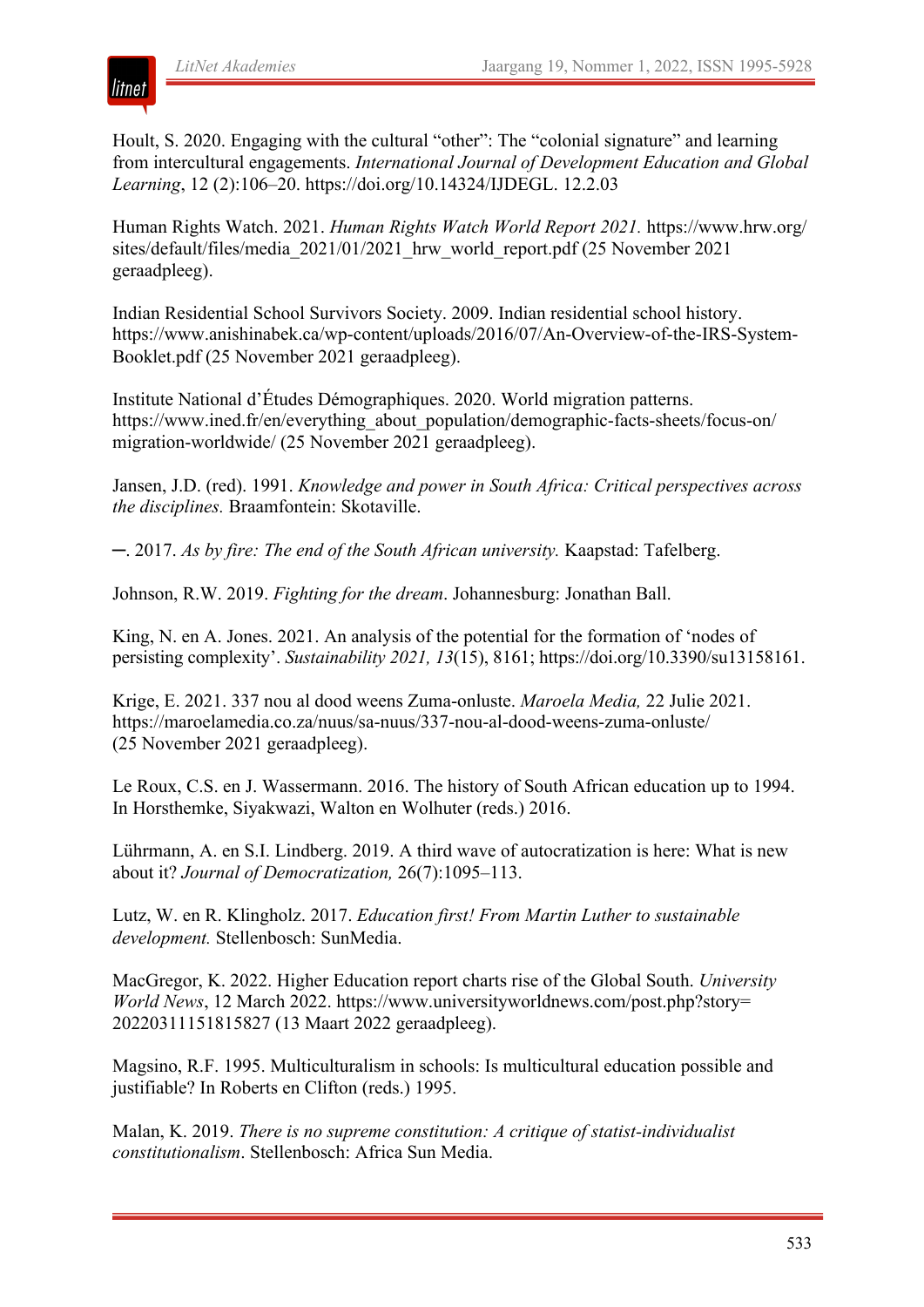

Marginson, S. en G. Rhoades. 2002. Beyond national states, markets, and systems of higher education: A glonacal agency heuristic. *Higher Education*, 43:281–309.

Markou, G. 1997. *Introduction to intercultural education*. Athene: Pappas Bros.

Menon, R. 2019. Neoliberalism or neocolonialism? Evaluating neoliberalism as policy prescription for convergence. *The Developing Economics: A critical perspective on Development Economics,* 11 Januarie 2019. https://developingeconomics.org/2019/01/11/ neoliberalism-or-neocolonialism-evaluating-neoliberalism-as-a-policy-prescription-forconvergence/ (15 Maart 2020 geraadpleeg).

Montero-Sieburth, M. 2020. Turning intercultural education upside down: Deconstructing its global North to global South perspective. In Pica-Smith, Veloria en Contini (reds.) 2020.

Nganga, L. 2020. Analyzing children's literature for hidden bias helps preservice teachers gain pedagogical practices in critical multicultural education. *Journal of Research in Childhood Education*, 34(1):93–107.

Novoa, A. en Y. Yariv-Mashal. 2003. Comparative research in education: A mode of governance or a historical journey? *Comparative Education,* 39(4):423–38.

Ord, T. 2020. *The precipice: Existential risk and the future of humanity*. Londen: Bloomsbury.

Parekh, B. 2000. *Rethinking multiculturalism: Cultural diversity and political theory*. Londen: Palgrave

Pica-Smith, C., C.N. Veloria en R.M. Contini (reds.). 2020. *Intercultural education: Critical perspectives, pedagogical challenges and promising practices.* New York: Nova.

Poster, M. 1992. Postmodernity and the politics of multiculturalism: The Lyotard-Habermas debate over Social Theory. *Modern Fiction Studies*, 38(3):567–80.

Pryshlіak, O., V. Polischuk en N. Lupak. 2020. Impact of intercultural educational space on the formation of intercultural competence of future teachers at a pedagogical higher education institution. *Acta Pedagogica Vilnesia,* 45:42–59.

Raad van Europa. 2008. *White Paper on Intercultural Dialogue – Living together as equals in dignity*. Strasbourg: Raad van Europa.

R'boul, H. 2021. North/South imbalances in intercultural communication education. *Language and Intercultural Communication* 21(2):144–57.

Republiek van Suid-Afrika. 1995. *White Paper on Education and Training: Education and training in a democratic South Africa: First steps to develop a new system*. https://www.gov.za/sites/default/files/gcis\_document/201409/16312gen1960.pdf (25 November 2021 geraadpleeg).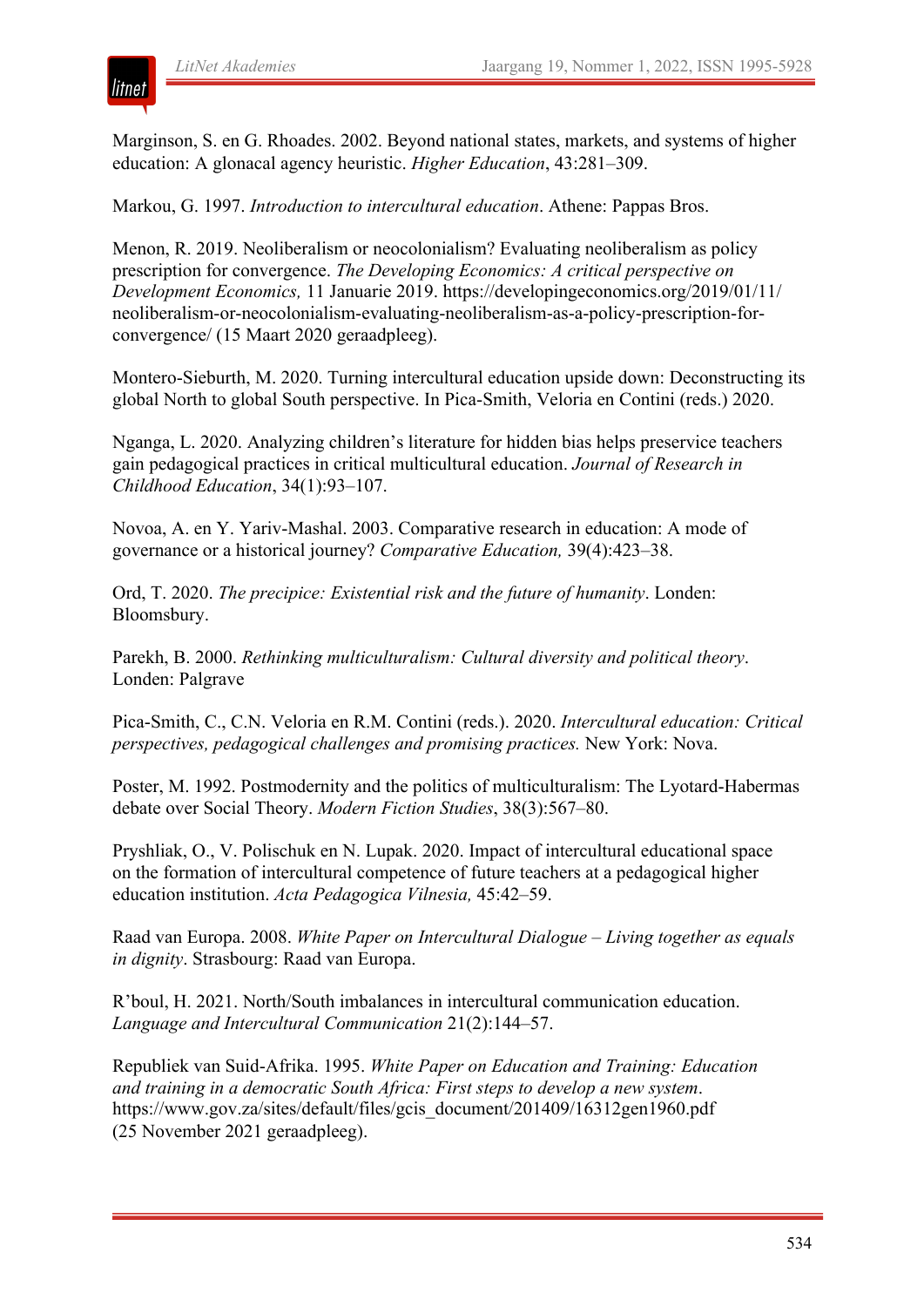litnet

—. 1996. *Die Grondwet van die Republiek van Suid-Afrika*. https://www.justice.gov.za/ legislation/constitution/SAConstitution-web-afr.pdf (25 November 2021 geraadpleeg).

Roberts, L.W. en R.A. Clifton (reds.). 1995. *Crosscurrents: Contemporary Canadian educational issues*. Toronto: Nelson Canada.

Schultz-Herzenberg, C. 2020. *The South African non-voter: An analysis*. Konrad Adenauerstigting. https://www.kas.de/documents/261596/10543300/The+South+African+non-voter+- +An+analysis.pdf/acc19fbd-bd6d-9190-f026-8d311078b670?version=1.0&t=1608150183902 (25 November 2021 geraadpleeg).

Sell, S.A. 2015. Mapping the purposes of comparative and international education research: A comparative study of four leading journals. In Wiseman (red.) 2015.

Shah, S. 2020. *The Next Migration: The story of movement on a changing planet.* Londen: Bloomsbury.

Singer, S.E. en M.J. Harker. 2018. *Educators on diversity, social justice and schooling.* Toronto: Canadian Scholars.

Shorto, R. 2013. *Amsterdam: A history of the world's most liberal city.* Londen: Abacus.

Sotiropoulou, P. 2020. Intercultural education initiatives in Greece: A critical perspective. In Pica-Smith, Veloria en Contini (reds.) 2020.

South African History Online. 2020. UDF unites, apartheid divides. https://www.sahistory.org.za/archive/udf-unites-apartheid-divides (25 November 2021 geraadpleeg).

Stead, V. (red.). 2022. *Toward abolishing white supremacy in higher educatio*n. New York: Peter Lang. Ter perse.

Suid-Afrikaanse Instituut vir Rasseverhoudinge. 2017. *Race relations 2017: Reasons for hope.* Johannesburg: Suid-Afrikaanse Instituut vir Rasseverhoudinge. https://irr.org.za/ reports/occasional-reports/files/race-relations-in-south-africa-2013-reasons-for-hope-2017 (25 November 2021 geraadpleeg).

Taira, D. 2018. Embracing education and contesting Americanization: A reexamination of native Hawaiian student engagement in territorial Hawaii's public schools, 1920–1940. *History of Education Quarterly,* 58(3):361–91.

Tarozzi, M. en C.A. Torres. 2016. *Global citizenship and the crises of multiculturalism: Comparative perspectives*. Londen: Bloomsbury.

Taylor, C. 1992. The politics of recognition. In Gutmann (red.) 1992.

Tissi-Gassoway, N. 2020. Intergroup dialogue: A promising pedagogy for critical engagement across race and sexuality. In Pica-Smith, Veloria en Contini (reds.) 2020.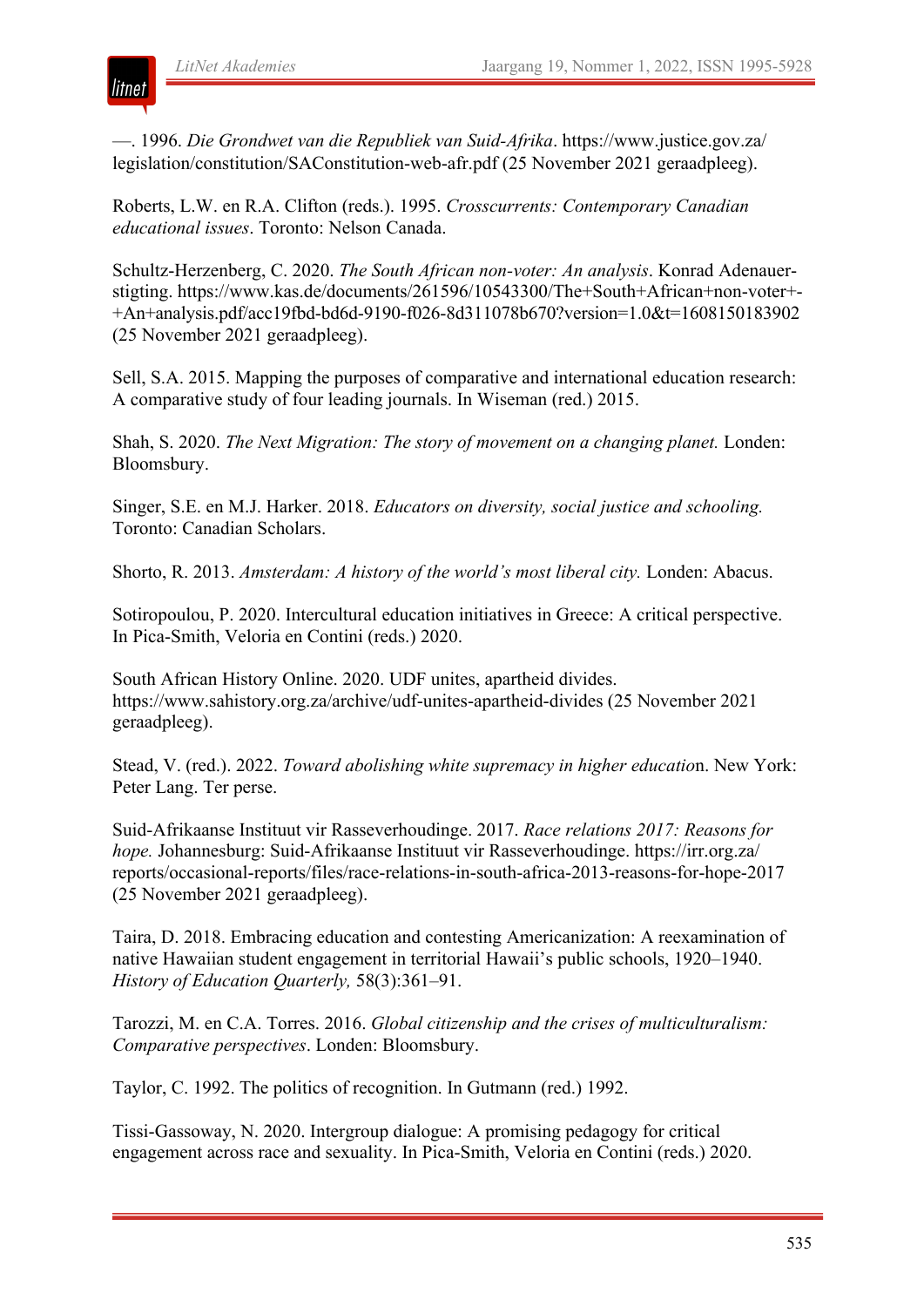Torres, C.A. 2015. Neoliberalism, globalization agendas and banking educational policy. Paper prepared for a keynote at the University of British Columbia Research Week. https://yre-dev.sites.olt.ubc.ca/files/2015/04/Dr-Carlos-A-Torres-Power-Point-Presentation.pdf (15 November 2020 geraadpleeg).

—. 2019. *Theoretical and empirical foundations of critical global citizenship education*. New York: Routledge.

Tures, J.A. 2018. How American students truly rank in international testing. *The Observer,* 15 Januarie 2018. https://observer.com/2018/01/how-american-students-truly-rank-ininternational-testing/ (25 November 2021 geraadpleeg)

United Nations Educational, Scientific and Cultural Organisation. 2005. *The Rabat declaration on dialogue among cultures and civilizations.* https://www.unaoc.org/ repository/rabat\_commitment.pdf (25 November 2021 geraadpleeg).

—. 2006. *UNESCO guidelines on intercultural education*. Parys: UNESCO. http://www.ugr.es/~javera/pdf/DB2.pdf (25 November 2021 geraadpleeg).

Urry, J. 2007. *Mobilities.* Cambridge: Polity Press.

Uzunboylu, H. en O. Altay. 2021. State of affairs in multicultural education research: A content analysis. *Compare: A Journal of Comparative and International Education*, 51(2):278–97.

Valdiviezo, L.A. 2020. Interculturality against the mirror: A critique from the Peruvian experience. In Pica-Smith, Veloria en Contini (reds.) 2020.

Van der Walt, J.L. en C.C. Wolhuter. 2021. The challenges facing citizenship educationists and educators in a space of "flow". *Prospect* (2021). https://doi.org/10.1007/s11125-021- 09581-7.

—. 2022. Cultural activism in South Africa (2015–2016) and the status of Afrikaans as a university language medium: A preliminary analysis, explanation and assessment. In Stead (red.) 2022.

Van der Westhuizen, C. 2021. South African local government is broken: Could the 2021 election outcomes be the turning point? *The Conversation,* 5 November 2021. https://theconversation.com/south-africas-local-government-is-broken-could-the-2021 election-outcomes-be-the-turning-point-171311 (25 November 2021 geraadpleeg).

Van Krieken, R. 1999. The "stolen generations" and cultural genocide: The forced removal of Australian indigenous children from their families and its implications for the sociology of childhood. *Childhood,* 6(3):297–311.

Veloria, C.N., A. Bussu en M.D. Murry. 2020. The transformative possibilities of restorative approaches to education. In Pica-Smith, Veloria en Contini (reds.) 2020.